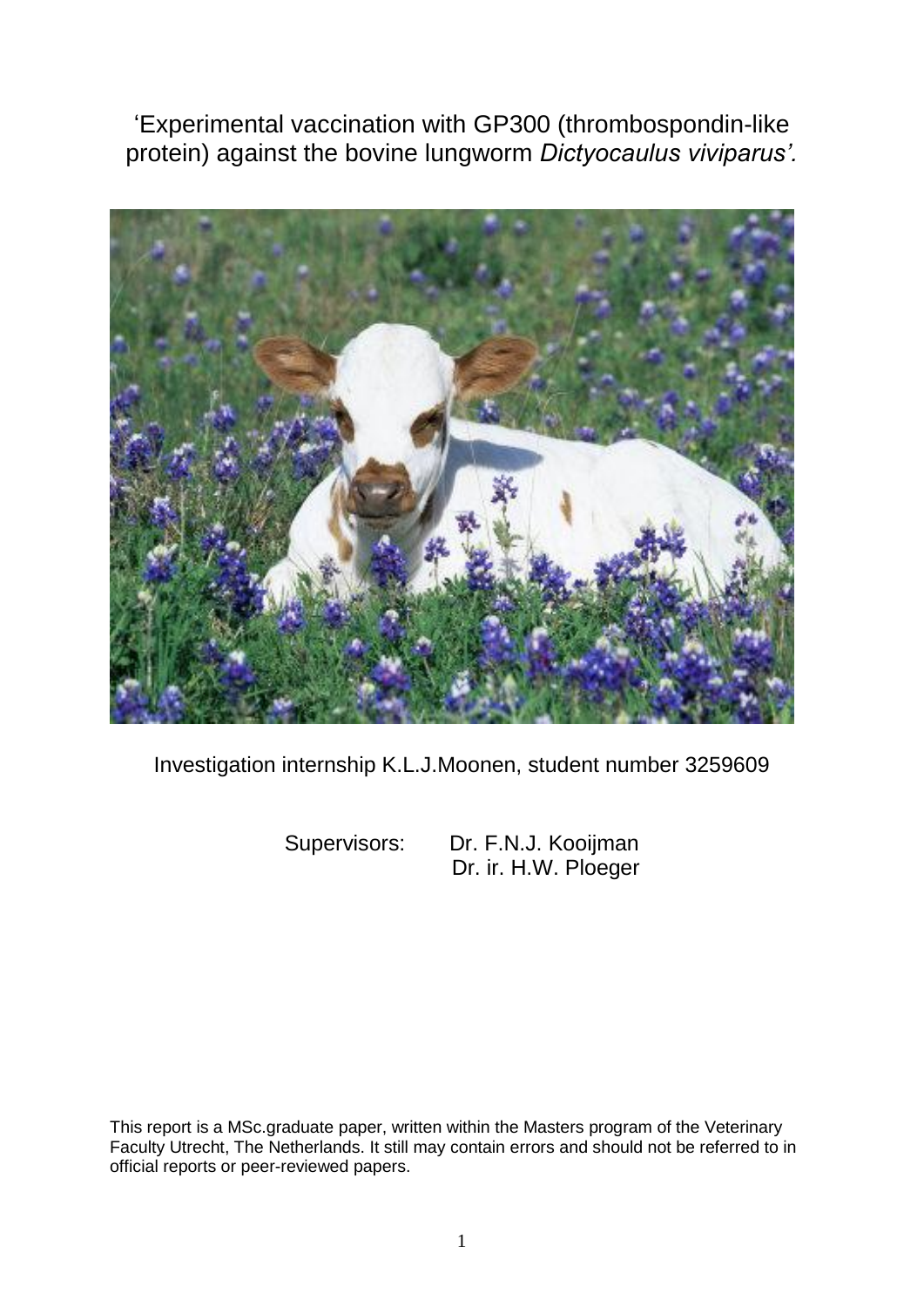Experimental vaccination with GP300 (thrombospondin-like protein) against the bovine lungworm *Dictyocaulus viviparus.*

# **Abstract**

GP300 is a thrombospondin-like immunodominant and phosphorylcholine (PC) containing glycoprotein of *Dictyocaulus viviparus* and related nematodes. Antibodies induced by a primary *D. viviparus* infection or vaccination are mainly directed against the PC moiety of GP300 (Kooyman et al., 2009). IgE antibodies specific for GP300 correlate with protection against infection (Kooyman et al., 2002) In the following experiment, protection against a challenge infection with 500 L3 *Dictyocaulus viviparus* larvae was measured after administration of a vaccine consisting of 100 µg purified thrombospondin-like protein and Quill A. The vaccine does elicit an antibody response consisting of IgE, IgG1 and IgG2, but differences in protection between a vaccinated and an adjuvant control group could not be demonstrated. Clinical signs did not improve in the vaccinated group. A strong positive correlation between IgG2 and total worm counts was demonstrated. First, this positive correlation consisted between the IgG2 antibody reaction against the native GP300 and total worm counts. Later this correlation consisted between the IgG2 antibody reaction against protein backbone of GP300 and total worm counts. In general, immune reactions against the native GP300 are more abundant than those against the protein backbone of GP300 alone. More detailed investigation of the antibody response is needed in order to draw a final conclusion about the suitability of GP300 as a vaccine against parasitic bronchitis caused by *Dictyocaulus viviparus*.

Keywords: GP300, thrombospondin, *Dictyocaulus viviparus*, ELISA, LPG, worm counts.

# **Introduction**

The nematode *Dictyocaulus viviparus* causes parasitic bronchitis in cattle. Symptoms in calves range between a mild to severe harsh cough, tachypneu, hyperpneu, weight loss and sporadically, death. In susceptible adult lactating cows, a reduction in milk yield occurs on top of the signs seen in calves. (Holzhauer et al., 2003; Taylor et al., 2007; Wapenaar et al., 2007)

Historically, it was assumed only calves in their first grazing season were clinically affected. One believed older animals had acquired a strong immunity against *D. viviparus*. Nowadays, it seems that Dictyocaulosis is causing clinical problems in adult dairy cattle too. (Holzhauer et al., 2003; Wapenaar et al., 2007)

Prevention against lungworm disease is based on (a combination of) anthelmintic treatment, pasture management and vaccination with irradiated larvae. There are several downsides considering these methods of prophylaxis. The resistance of nematodes against anthelmintics is growing (Jackson et al., 2006; Stafford & Coles, 1999). Recently, research of Molento et al., (2006) suggested development of resistance of *D. viviparus* against macrocyclic lactones. Strategic grazing to prevent lungworm disease is not practical, because of the different epidemiology of *D. viviparus* compared to gastrointestinal helminths. The use of anthelminthics in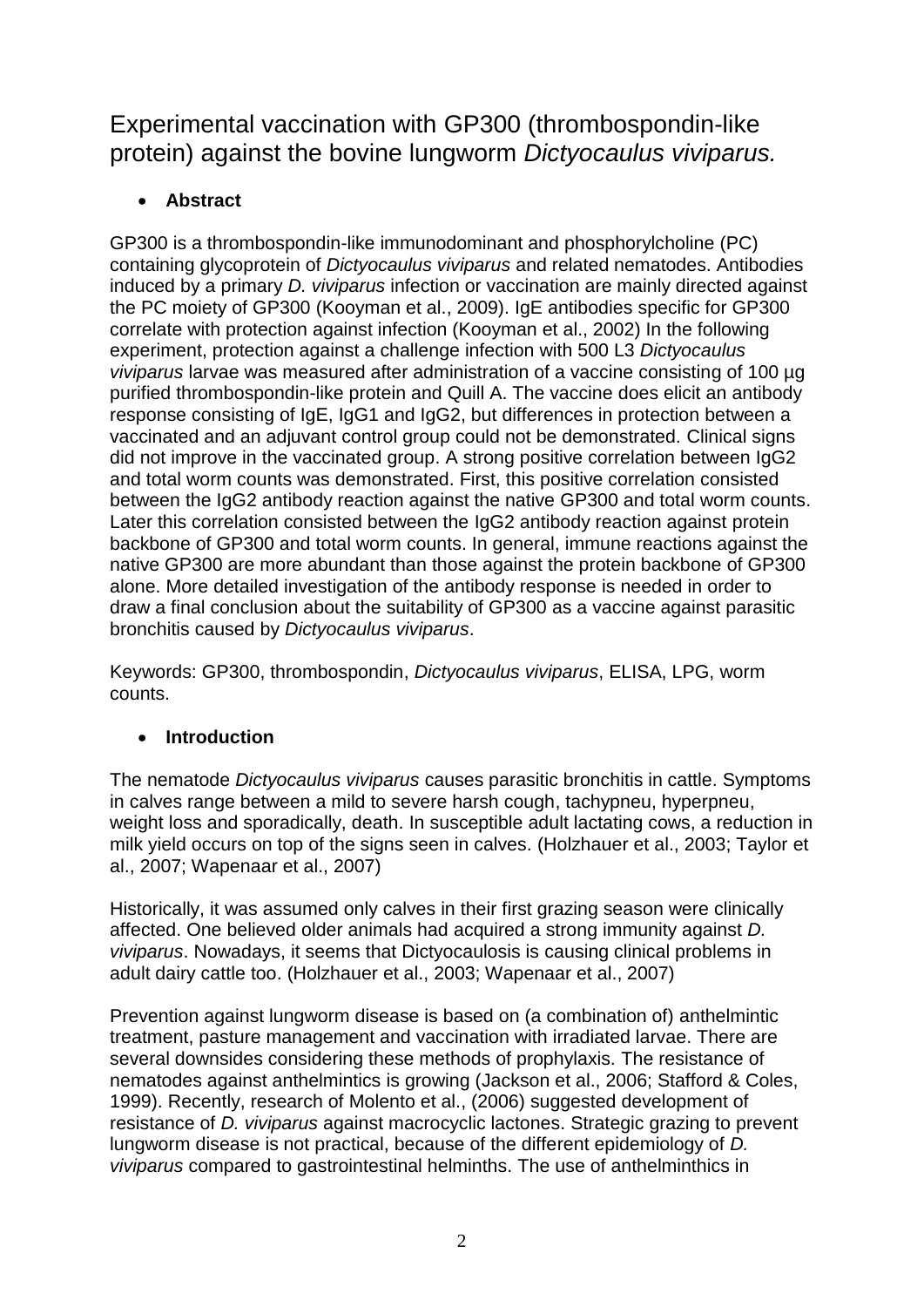combination with strategic grazing may limit the exposure of calves to *D. viviparus*  during their first grazing season. This may incorporate a risk, because this exposure is needed for the build up of immunity for the second grazing season (Kooyman, 2008). The only commercially distributed vaccine against lungworm disease (Huskvac, Intervet) consists of 2 doses of 1000 irradiated L3 larvae that are administered at a four week interval (Eysker, 1994). These attenuated larvae survive for approximately two weeks in the host. In this period, the larvae do elicit an immune response, but they die before they can cause disease. Four weeks after the second vaccine dose, calves are protected against infection. Unfortunately, Huskvac possesses some major drawbacks. Firstly, the vaccine does not induce long lasting immunity without a natural booster infection with *D. viviparus* on a regular basis (Eysker, 1994; Holzhauer et al., 2003)*.* In other words, the vaccine induces a poor memory response. Secondly, infected donor calves are needed for the production of Huskvac. Besides these two major negative aspects, the composition of Huskvac is undefined and the nature of the vaccine antigens that provide protection against infection are still unknown (Kooyman, 2008).

In search of a new synthetic vaccine against lungworm disease (that would induce a memory response without the need for donor animals) glycoproteine 300 was presented by Kooyman et al, (2009) as a candidate vaccine antigen.

Glycoproteine 300 (GP300) is a high molecular weight protein of the bovine lungworm. The protein backbone of GP300 consists of seven thrombospondin domains with a 'papilin cassette' and six highly allergenic Kunitz domains. Because of the presence of the thrombospondin domains, GP300 is also known as 'thrombospondin-like protein'. To the protein backbone of GP300, phosphorylcholine-substituted N linked glycans are attached (Kooyman et al., 2007b; Kooyman et al., 2009). The protein backbone of GP300 is capable of inducing a memory response, while the N linked glycans elicit only a short lived (but strong) immune response. GP300 elicits broad isotype response, consisting of IgA, IgE, IgG1, IgG2 and IgM (Kooyman et al., 2007a). Specific IgE antibody titres against GP300 are correlated with protection against lungworm disease. (Kooyman et al., 2002)

Deglycolysation of GP300 with PNGase F strongly reduces the immune-reactivity of the protein (Kooyman et al., 2007a). This suggests that the glycans, or moieties linked to the glycans, are responsible for the immunodominance of GP300. The phosporylcholine (PC) unit that is attached to the N glycans turns out to be the immunodominant component of GP300 (Kooyman et al., 2007b). Antibodies directed against the phosphorylcholine – moiety of GP300 cross-react with platelet-activating factor (PAF) (Kooyman et al., 2007b). PAF is a proinflammatory mediator that is produced by a large number of inflammatory cells, like macrophages, neutrophils, basophils and eosinophils. PAF effectuates a broad range of functions considering inflammatory processes. Among these are macrophage and eosinophil activation and chemotaxis during infections with parasites (Negrao-Correa et al., 2004). In human peripheral blood mononuclear cells, PAF stimulates IgG2 production (T helper 1 response) but not IgG1 production (T helper 2 response) (Ishihara et al., 2000). It is possible that the demonstrated cross reaction of GP300 specific antibodies with the PC-moiety on PAF has physiological consequences in vivo too. The cross reaction may cause neutralisation of PAF, leading to less macrophage and eosinophil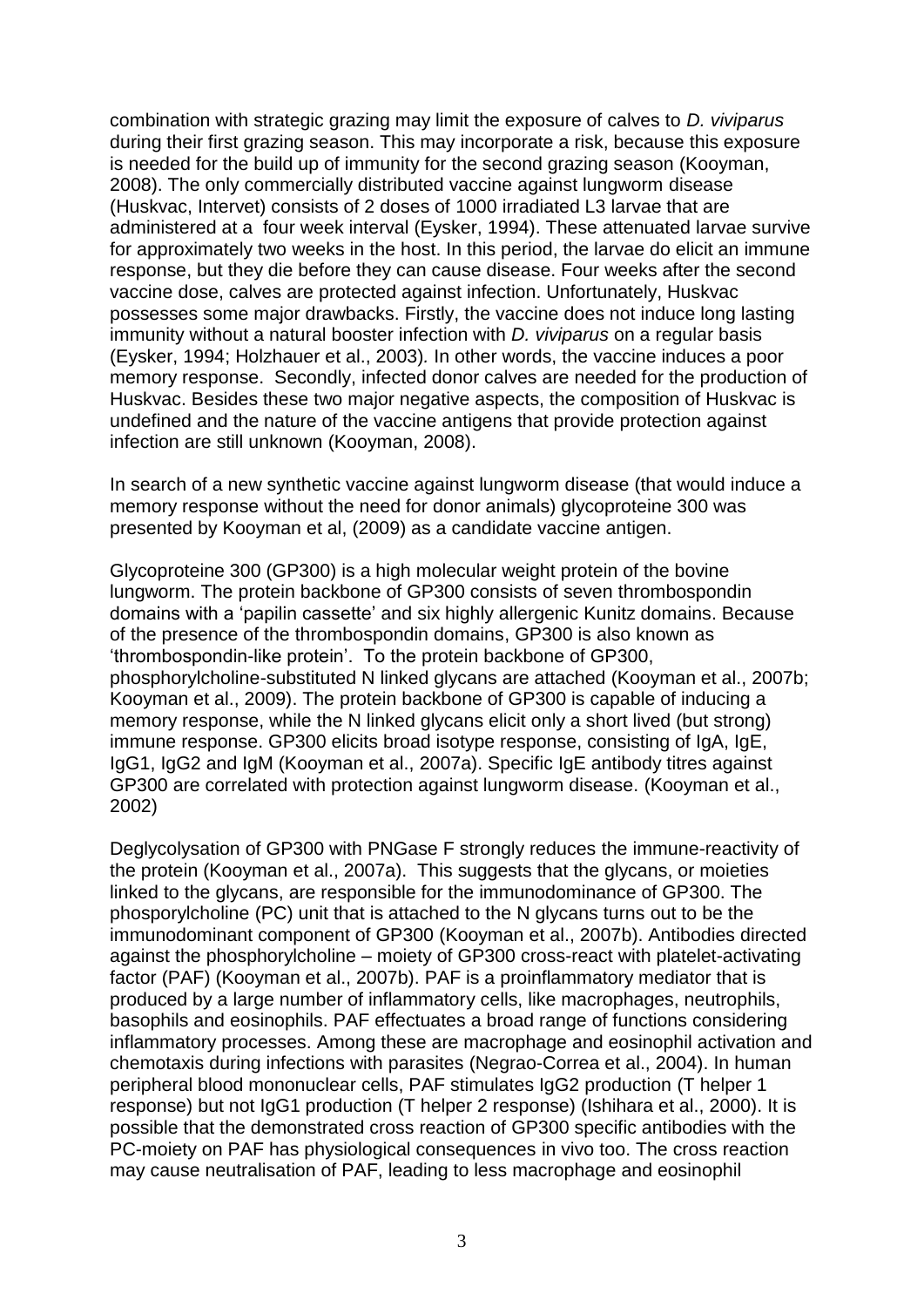activation, less chemotaxis and less IgG2 production (down regulation of the inflammatory reaction). This could conduct a shift of the inflammatory response towards a T helper 2 response. Less symptoms of illness for the host may be a result of this process. The idea of an immunomodulatory function of PC is not new. Harnett et al., (1999) reported about ES-62, a PC-substituted glycoprotein of the rodent filarial nematode *Acanthocheilonema viteae,* with the ability to set off polyclonal inhibition of B cell proliferation. ES-62 induces a T helper 2 type antibody response as well. The immunomodulatory effect of the phosphorylcholine- moiety of ES-62 is however not caused by cross reaction of antibodies, but by direct modulation via ligand-receptor interactions.

In order to test the suitability of GP300 as a vaccine, a vaccination experiment was conducted. The vaccine consisted 100 µg purified complete GP300 and Quill A as an adjuvant. Hypothetically, two different possible mechanisms of protection were expected:

Vaccination with thrombospondin leads to the production of thrombospondin specific antibodies that…

- 1) reduce the number of worms.
- 2) reduce the inflammation reactions caused by an infection with *D. viviparus*.

# **Materials and Methods**

### Experimental design

Fourteen male Holstein-Friesian calves were randomly divided in two groups, a vaccinated group (n=7) and a control group (n=7). On day 0 and 21, the vaccinated group received a vaccination that consisted of 100 µg purified thrombospondin and 750 µg Quill A in a total of 2 ml TBS. The control group received on the same days only 750 µg Quill A. The vaccination was given intramuscular in the triangular area in the neck, cranial to the shoulder blade and well above the vertebral column. Subsequently, both groups were orally infected with 500 L3 on day 42. These L3 were brought into the mouth by using a plastic 20 ml syringe without needle. The syringes were emptied against the inner wall of the cheek near the base of the tongue. It was checked if the calves swallowed properly. On day 72, the control group and the vaccinated group were slaughtered. Lungs and heart of each animal were collected for worm counts.

# Animals

Fourteen male worm-free Holstein-Friesian calves were used for the thrombospondin vaccination experiment. At the start of the experiment, the fourteen calves were all approximately 4 months old.

#### Housing conditions

The calves were housed indoors in groups of three or four calves. The four boxes were embedded with straw and each box was provided with a brush. The measurements of the boxes were 9 x 3 metres.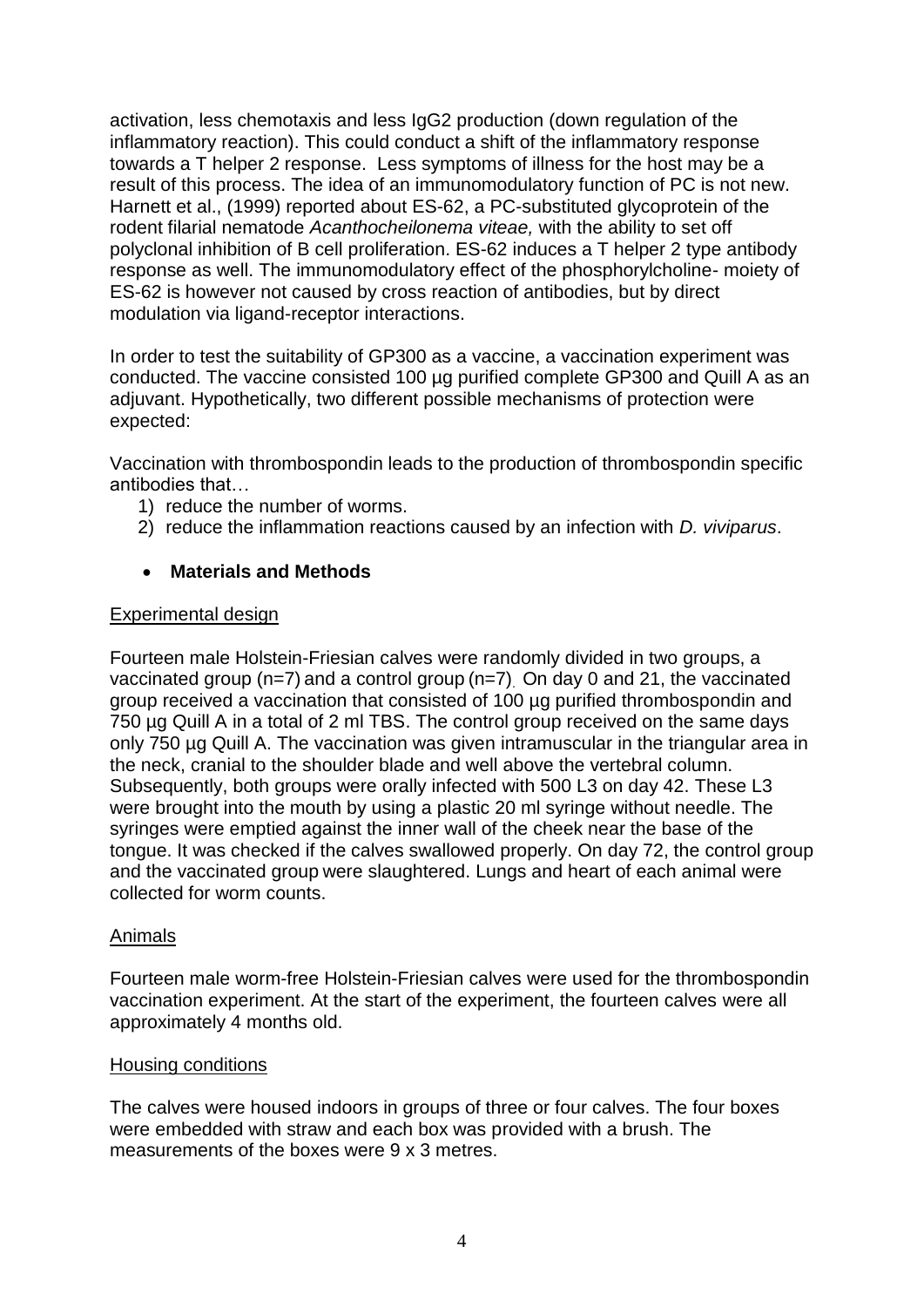The calves had ad lib access to fresh water and hay. Twice a day, they were fed a mixture of maize and concentrate sufficient for growth and maintenance. The offered maize load was 31 kilograms twice a day for all 14 calves throughout the experiment. The offered concentrate load was adjusted throughout the experiment according to the growth of the calves. On day 59, the offered concentrate load was 35 kg twice a day for all 14 calves.

# L3 larvae for challenge infection

L3 larvae used for challenge infection were obtained from faecal cultures from two donor calves from the Faculty of Veterinary Medicine, Utrecht University. The faecal cultures were kept at 15 °C for one week. Subsequently, by submersing the faeces in water, the L3 larvae were collected. Larvae were approximately 3-4 months old when used. Viability of the L3 larvae was tested by Bile Agar Migration test (Hussaini, 1990).

# Purification of Thrombospondin-like vaccine

Purification of GP300 was performed as described by Kooyman et al., (2007b), with one minor modification: precipitation with trichloroacetic acid acetone was not performed.

The gel was checked for purity (5 µl/lane Ag-stain). Protein contents were measured using Bradford.

# Deglycolysation of GP300

GP300 was degycolysated by incubating a mixture of 100 µl GP300 (3 µg/µl), 100 µl 1% SDS, 120 µl H2O, 25 µl 10% β Mecapethanol and 50 µl deglycolysation buffer for 5 minutes at 100 °C. After cooling to room temperature, 100 µl 10% NP-40 and 5 µl PNGaseF (peptide-N-glycosidase, Roche cat nr. 1365177) was added. This final fusion was incubated overnight at 37 °C. Incubation was stopped by heating for 3 minutes at 100 °C. Mock treated samples (all except the PNGase F) were incubated simultaneously.

# SDS-PAGE

Purification and deglycolysation of GP300 was verified by SDS-PAGE (7,5% gel). 0,1 µg antigen was loaded into each lane under reduced conditions (10% ß - Mecapethanol). Gels were stained with silver (supplementary data).

# Collection of blood serum

From one week before the start of the experiment (week -1) on, blood was collected from each calf twice a week. This was carried out by a puncture in the vena jugularis. The blood was collected in a BD Vacutainer ® 8,5 ml. After collection the blood was kept in the refrigerator (4 °C) for 24 hours. Subsequently, the blood was put in at 37 °C for one hour, after which it was centrifuged for 10 minutes at 3000 rpm. The serum was collected and stored at - 20 °C until needed.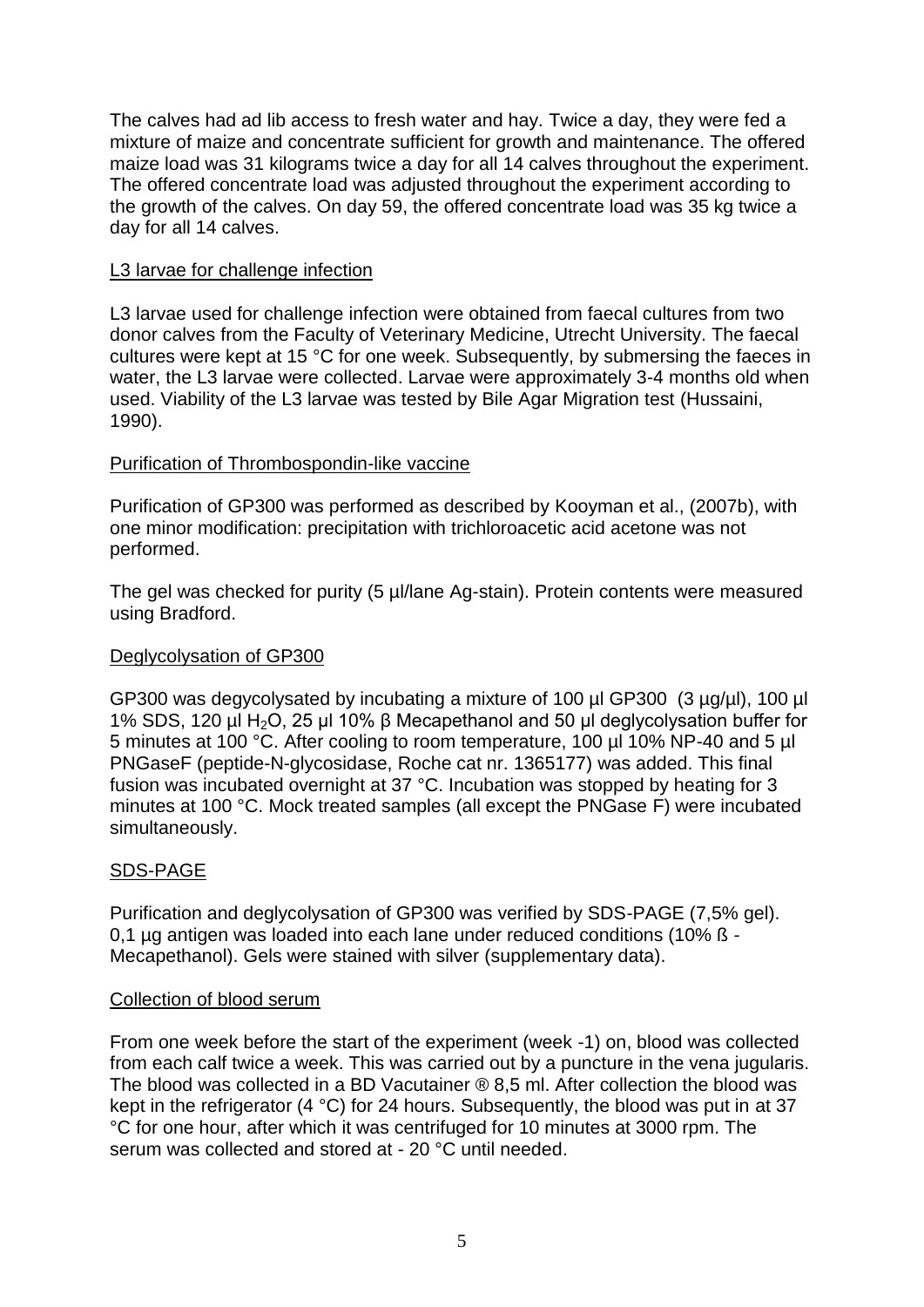# **Serology**

# *Enzyme Linked Immunosorbent Assay (ELISAs)*

For all ELISA's, Greiner Bio One high binding plates were coated overnight with antigen in 0,06 M Na<sub>2</sub>CO<sub>3</sub>, pH 9,6. All incubations were for one hour at 37 °C with 100 µl per well. In between incubation steps, plates were washed with 0,05% Tween in distilled water. Dilutions of sera and antisera were made in Phosphate Buffered Saline containing 0,1% of gelatine and 0,05% of Tween-20 (PBS-GT). The utilised ELISA reader was a Ceres UV 900 C.

# *IgG1 ELISA*

Different plates were coated with GP300/Mock treated and GP300/PNGase F treated (0,02 µg/ml). The test sera were diluted 1:2000. Standard sera were administered in duplo using the following dilutions: 1:500, 1:1000, 1:2000, 1:4000, 0. IgG1 specific monoclonal antibody (mca 627, serotec, 1:1000 solution) was applied, followed by 1:2000 goat antirabbit Ig/AP (DAKO cat nr. D0487). PNPP (Pierce, cat nr. 37620ZZ) was used as a substrate. The plates were read after half an hour incubation at RT and after overnight incubation at 4 °C. The reading was performed at 405 nm.

All obtained ODs from the test sera were deducted with the blank (PBS-GT instead of serum). A standard sera dilution with a clear measurement (OD between 0,5 and 1) was deducted with the blank too. This OD  $_{standard\; serum}$  – OD  $_{blank}$  was set at 100%. All the OD  $_{test \, sera}$  – OD  $_{blank}$  were expressed as a percentage of the OD  $_{standard \, serum}$  – OD blank. This procedure was performed for each incubated plate individually, to correct for differences between plates. These transformed data were used in statistical analysis.

# *IgG2 ELISA*

The same protocol as described for IgG1 was used, with the only exception of the isotype specific monoclonal antibody (mca 626, serotec, 1:500).

# *Total IgE ELI*SA

Plates were coated with purified monoclonal antisheep IgE (IE7, Kooyman et al., 2002) in coatbuffer at 3  $\mu$ g/ml. Sera were heat treated before use (1 hour at 56 °C). Subsequently, the sera were diluted 1:5. Standard sera were heat treated in the same way as the test sera. The standard sera were diluted as follows: 1:5, 1:10, 1:20, 1:100, 1:200, 0. Standard sera were administered to the plates in duplo. Polyclonal rabbit anti cattle IgE 1:1000 was utilised as second antibody solution. Then, plates were incubated with 1:4000 Goat antirabbit Ig/AP conjugate (DAKO, cat nr. D 0487). P-Nitrophenyl phosphate (PNPP, Pierce, cat nr. 37620ZZ) was used as substrate. The plates were read twice, after half an hour incubation at RT and after overnight incubation at 4 °C, at 405 nm.

Obtained ODs were expressed in mUnits of standard serum.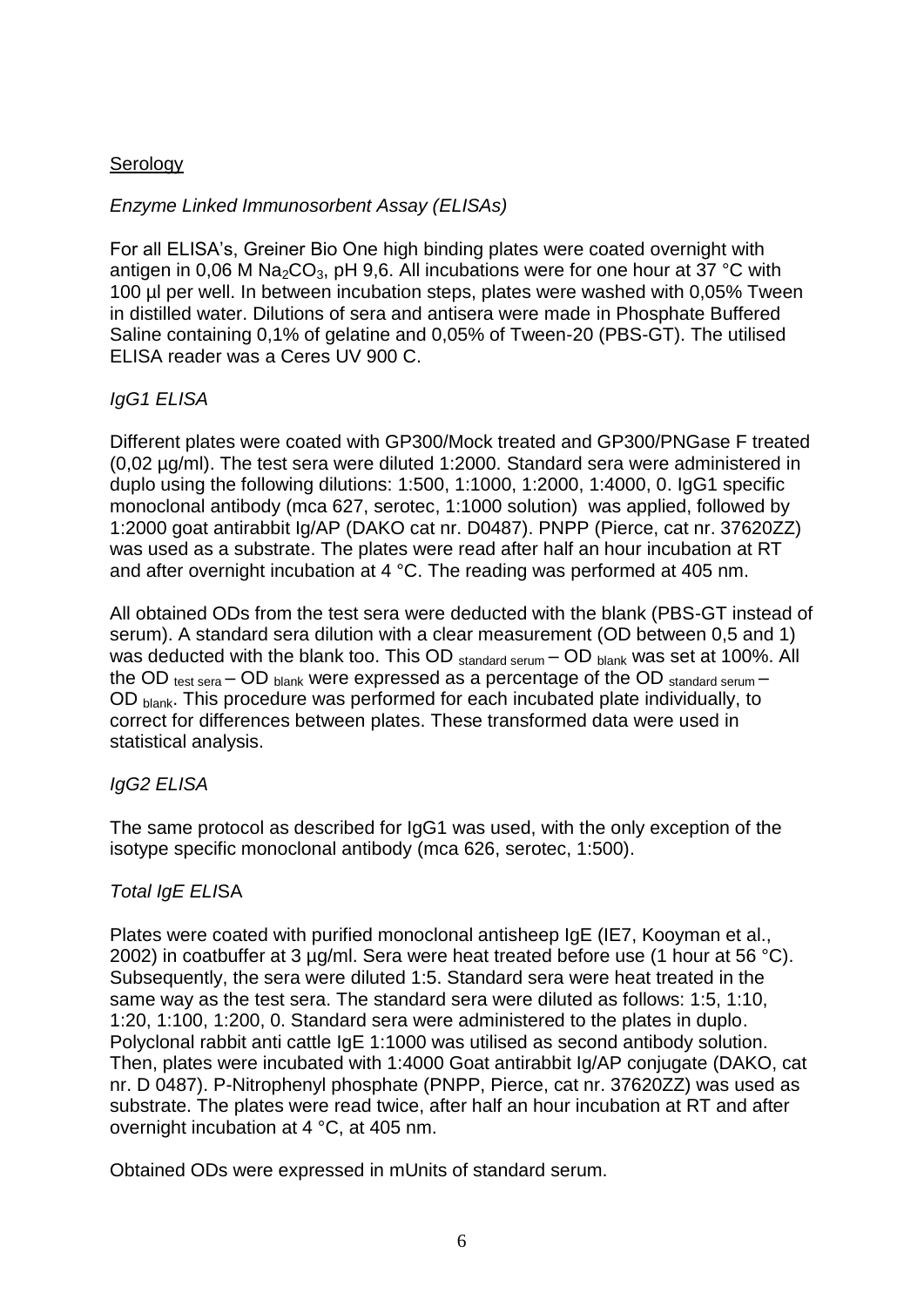# Clinical observations

From day 35 on, respiration rate and coughing score were determined three times a week. Respiration rate and coughing score were always recorded between 12.30 and 13.00 pm, without fixation of the calves. Respiration rate was determined by counting respiratory drafts for half a minute; by doubling this figure, respiration rates per minute were established. Coughing was evaluated on frequency (merely, regularly, frequently) and type (dry, harsh, productive etc.). Lung auscultation was performed three times a week. Rectal temperature was determined twice a week. On day 38 and 64 of the experiment, body weight of the calves was determined using a chest size-body weight measuring tape for cattle.

# Faecal samples

On day 0 and from day 59 on rectal faecal samples were collected from each calf. Faecal larval counts were carried out at day 0, 59, 62, 64, 66, 68, 70 and 72 by means of the Baermann method using 30 grams of faeces. Results were expressed as larvae per gram faeces (LPG).

# Post-mortem investigation

In order to determine protection, worms in the lungs of the slaughtered calves were counted. The worms were collected by means of the modified Inderbitzin method, as described by Eysker et al., (1990), with some minor modifications. Each pair of lungs was washed with 10 liters of saline containing 2 mM EDTA instead of water. A tube attached to a pump was inserted in the arteria pulmonalis. By applying moderate pressure (10 liters of saline in 15 minutes), the alveoli collapsed and the worms were washed with the fluid out of the trachea. Worms were collected on a 150 µm sieve. The rinsed lungs were chopped into pieces and were subjected to a modified Baermann-method, in order to collect as much worms as possible. This modified Baermann-method was performed as described by Eysker et al., (1990). The only minor modification was the time allowed for 'Baermannisation'. In our experiment the contents of the buckets were sieved after 4 hours. Collected worms were preserved in 70% alcohol, to be sexed and counted at a later time.

# Statistical analysis

In this vaccination experiment, 'protection' against infection is defined as: resistance against a primary infection with *D. viviparus* in animals vaccinated with the thrombospondin-vaccin compared to an age-matched non-vaccinated control group.

Protection is determined on the basis of LPG and worm counts, as these are the only parameters that are a direct reflection of protection. The used 0 hypothesis is:  $H_0$ : protection vaccinated group = protection control group.  $H_1$ : protection vaccinated group ≠ protection control group.

Temperature, breathing rate, coughing score and antibody titres are indirect reflections of protection. In case of significant differences between the control group and the vaccinated group regarding these parameters, correlation of these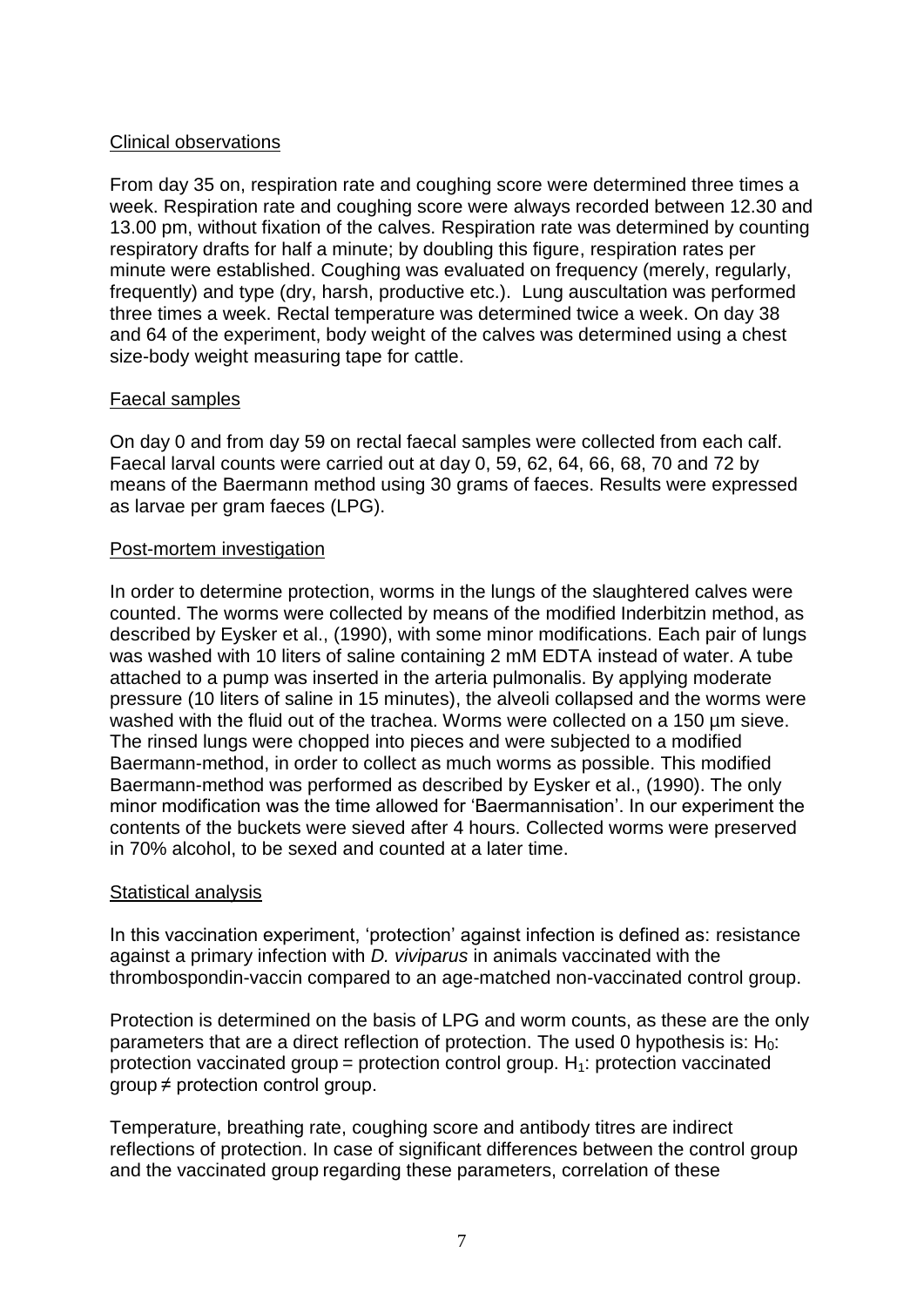parameters with LPG or total worm counts was investigated. Temperature, breathing rate and coughing score were used to monitor clinical condition of the calves.

Statistical analysis was carried out using SPSS software package (version 16.0). The Kolmogorov-Smirnov Test was used to verify normality of the data. Significance of difference in means between groups was calculated using the Independent Samples Test. Significance of difference in means within groups was determined using the Paired Samples Test. Significance of correlation was calculated by the parametric Pearson's correlation test. Data that were not normally distributed were analysed using a Mann-Whitney U non-parametric test. Transformed data (as described for the IgG1 ELISA) were used fore the calculations instead of the rough data. Correlations and differences were considered to be significant when  $P < 0.05$ .

# **Results**

Purification of the vaccine



*Figure 1. SDS-PAGE showing the results of purification of GP300 by WGA lectin affinity chromatography.*

Figure 1 shows the results of one-step purification of GP300 by WGA lectin affinity chromatography. The first lane contains water insoluble protein of *Dicytocaulus viviparus* dissolved in ureum. In the second lane, only the protein doublet characteristic for GP300 is visible, indicating that the purification of GP300 by WGA lectin affinity chromatography has been successful.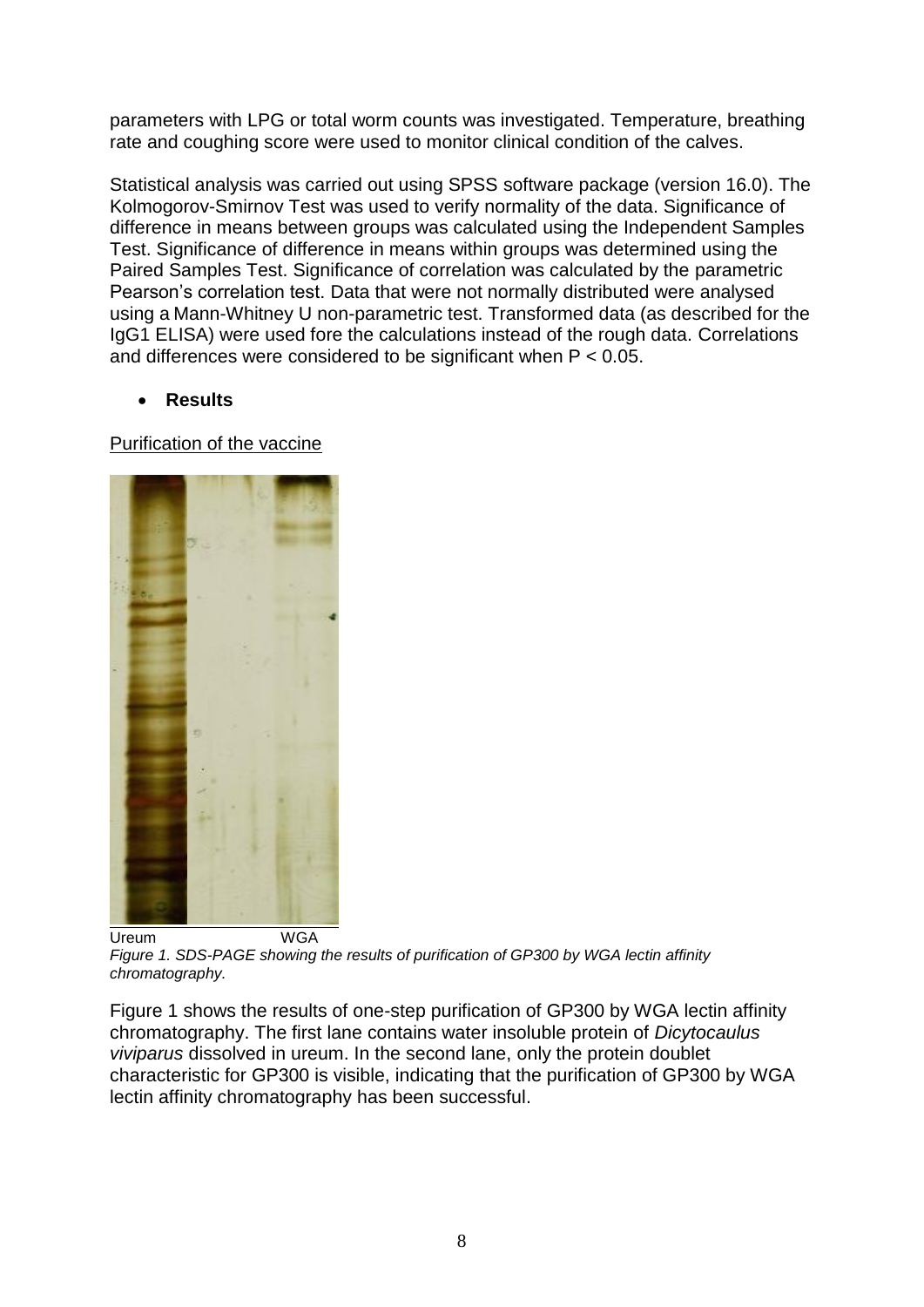# Clinical signs

According to the literature, the reference for the respiration rate of healthy calves differs between 30-50 respiratory drafts per minute (Kuiper & van Nieuwstadt, 2008) and 20-50 respiratory drafts per minute (Rosenberger, 1979). Figure 2 shows the average breathing rates from calves used in this experiment, before infection but after vaccination. These higher average respiratory values were not caused by a few calves influencing the mean. The higher respiratory rates were observed in all fourteen calves, and ranged from 32 to 74 respiratory drafts per minute.

Throughout the experiment, no significant differences were observed between the vaccinated group and the control group regarding breathing rate. Mean breathing rate after infection dispersed between 47 and 76 respiratory drafts per minute. Peak breathing rates were observed between day 56 and day 60.



# **Mean breathing rates Vaccinated group and Control group**

*Figure 2. Mean breathing rate and standard deviation of the Control group and the Vaccinated group, before and after challenge infection. Day of challenge infection is marked with an arrow. No difference*  was observed between both groups concerning breathing rate. Notice the relatively high mean *breathing rates before challenge infection.* 

Reference for rectal temperature of calves < 1 year is 38,5-39,5 °C (Kuiper & van Nieuwstadt, 2008). The vaccinated group contained calf 4549, that was diagnosed with bronchopneumonia on day 43. The control group enclosed calf 7180, that was diagnosed with pneumonia on day 31. Both calves were treated with antibiotics and NSAIDs. Only calf 4549 showed temperatures higher than the reference on day 42. Mean group temperature stayed within the reference throughout the whole experiment. No significant differences in mean rectal temperature were observed between the control group and the vaccinated group.

Unlike lung auscultation of adult cows with parasitic bronchitis, lung auscultation of calves with parasitic bronchitis can provide useful information. Wheezes, squeaks,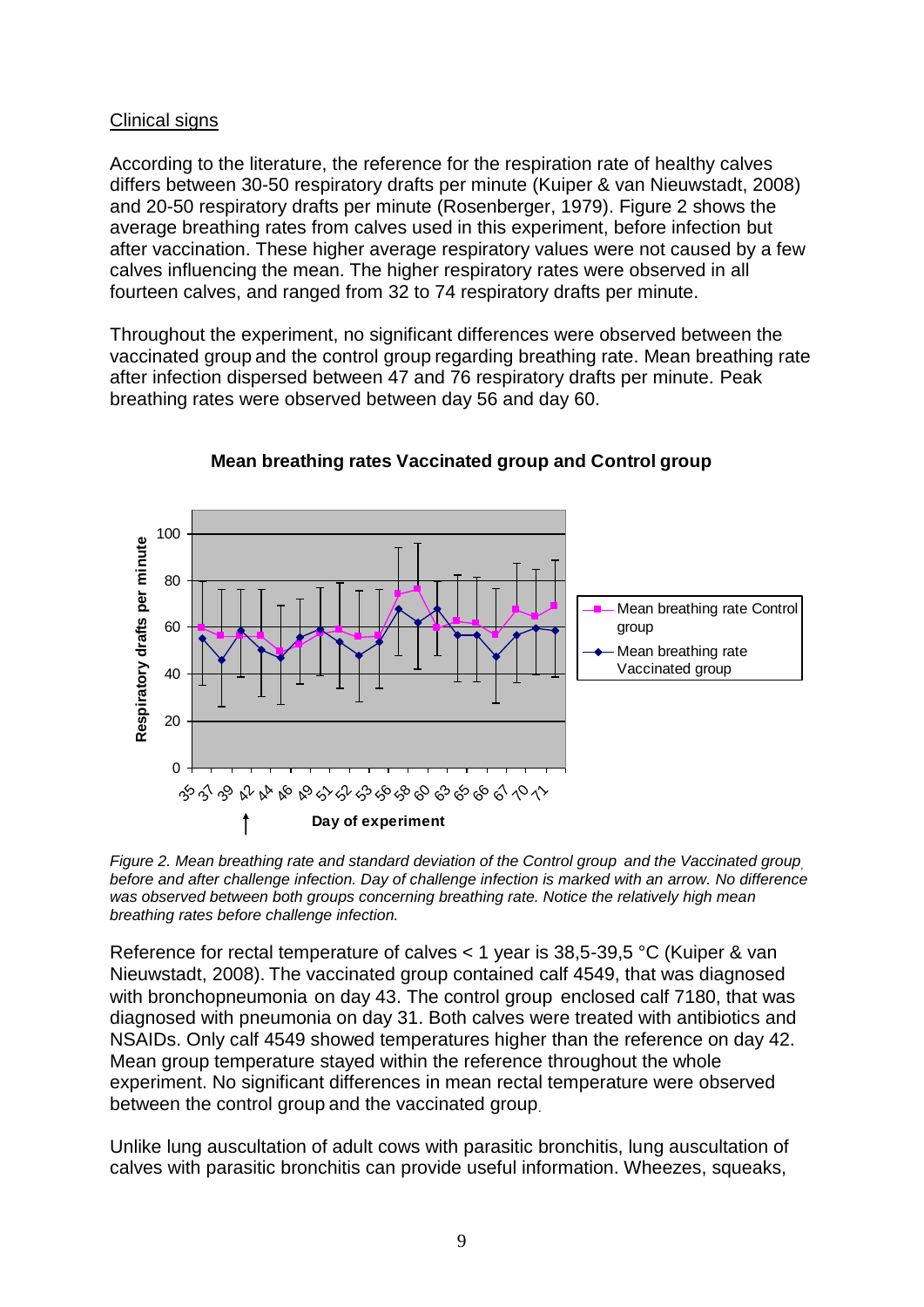crackles and ronchi can be noticed, mainly on the posterior lung lobes (Holzhauer et al., 2003; Taylor et al., 2007). In this experiment, few abnormal lung sounds were heard in the vaccinated group before day 56. Calf 4549 was an exception to this, due to his diagnosed bronchopneumonia. The control group showed 3 calves with enhanced breathing and ronchi on day 49, but also in the control group, auscultation became convincingly positive from day 56 on. Most noticed lung sounds were squeaks under front legs, ronchi and enhanced breathing, in both groups. No striking differences were observed between the control group and the vaccinated group considering lung auscultation.

The Kolmogorov-Smirnov Test showed that coughing was not normally distributed. Non-parametric testing of coughing score revealed a significant difference between the control group and the vaccinated group on day  $63$  ( $p = 0.038$ ). However, considering the fashion of determination of the coughing score, together with the fact that the difference on the other days is clearly not significant, makes this figure biologically seen of low importance. Coughing type was not used in statistical testing. Results of the coughing assessment are not shown. The most abundant coughing type was a dry, harsh cough.



### **Coughing score Vaccinated group**

*Figure 3. Coughing score of the Vaccinated group (n=7).*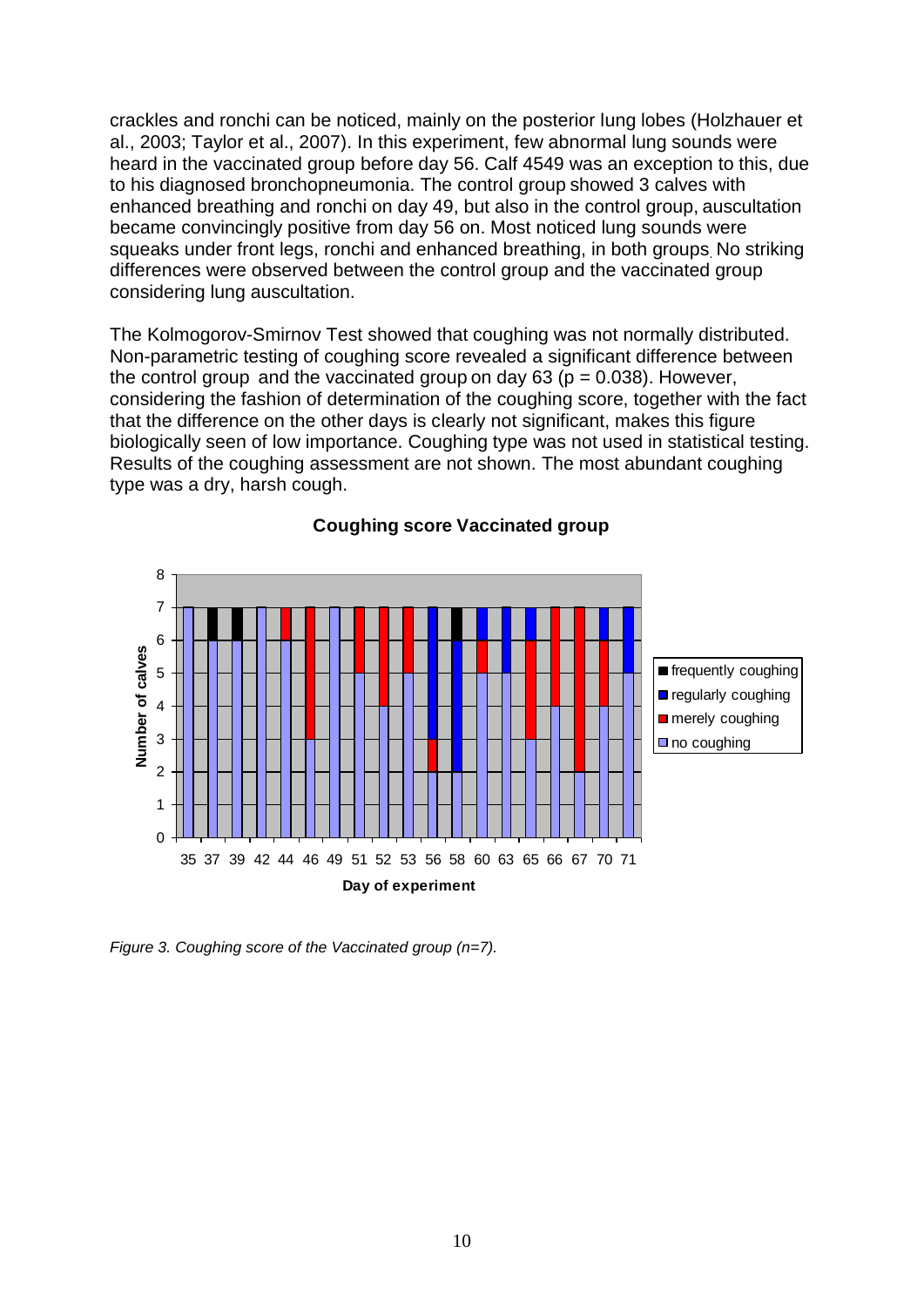# **Coughing score Control Group**



*Figure 4. Coughing score of the control group (n=7).*

The most distinct exhibition of clinical signs of the respiratory apparatus (breathing rate, coughing score and lung auscultation) seems to be concentrated around day 56.

Body weight of the calves was determined on day 38 and 64 (results not shown). No striking differences between both groups were observed concerning weight gain.

#### Larval excretion

LPG was approximately normally distributed according to the normality tests. No significant differences were found between the groups. From day 70 on, LPGs start to rise swiftly in both groups (figure 5 and 6).



#### **LPG Vaccinated group**

*Figure 5. LPG of the Vaccinated group. Calves are named according their total worm burden.*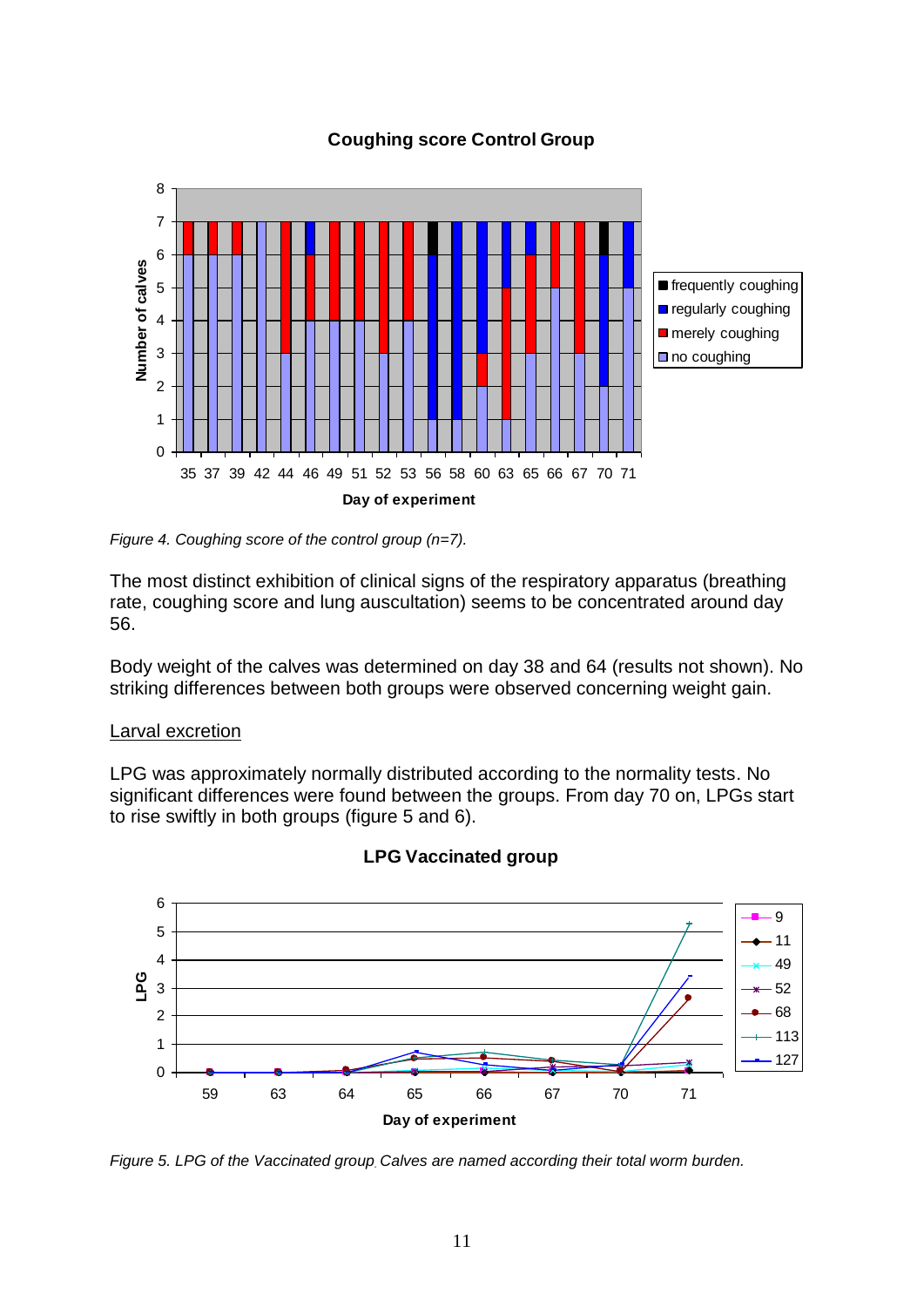# **LPG Control Group**



*Figure 6. LPG of the Control group. Calves are named according their total worm burden.* 

# Deglycolysation of GP300 and SDS PAGE

Figure 7 shows the results of SDS-PAGE of PNGase F and Mock treated GP300. PNGase F treated molecules have migrated faster compared to Mock treated molecules, indicating a reduced molecular weight caused by deglycolysation. Size difference of GP300 before and after deglycolysation is  $\sim$  70 kDa (markers not shown). These GP300 fractions were used for serology.



 1PNGASE F 2MOCK *Figure 7 SDS-PAGE of GP300 Mock and GP300 PNGase F treated.* 

# **Serology**

IgG1 and IgG2 antibody responses were measured against GP300 after PNGase F treatment and against GP300 after Mock treatment. Deglycolysation was confirmed.

# *IgG1 ELISA*

Figure 8 (anti-GP300/Mock antibody response) clearly shows the IgG1 response to the thrombospondin vaccination. One week after the first vaccination (day 7) IgG1 levels start to rise in the vaccinated group. A peak in antibody levels against Mock treated GP300 was observed two weeks after the first vaccination. One week after the second vaccination (day 28) a larger peak appeared in the anti-GP300 Mock response. After challenge infection a further increase of anti-GP300 antibody levels was shown. Responses against GP300/PNGase F only started after the second vaccination and increased slightly after challenge infection (figure 9). Barely any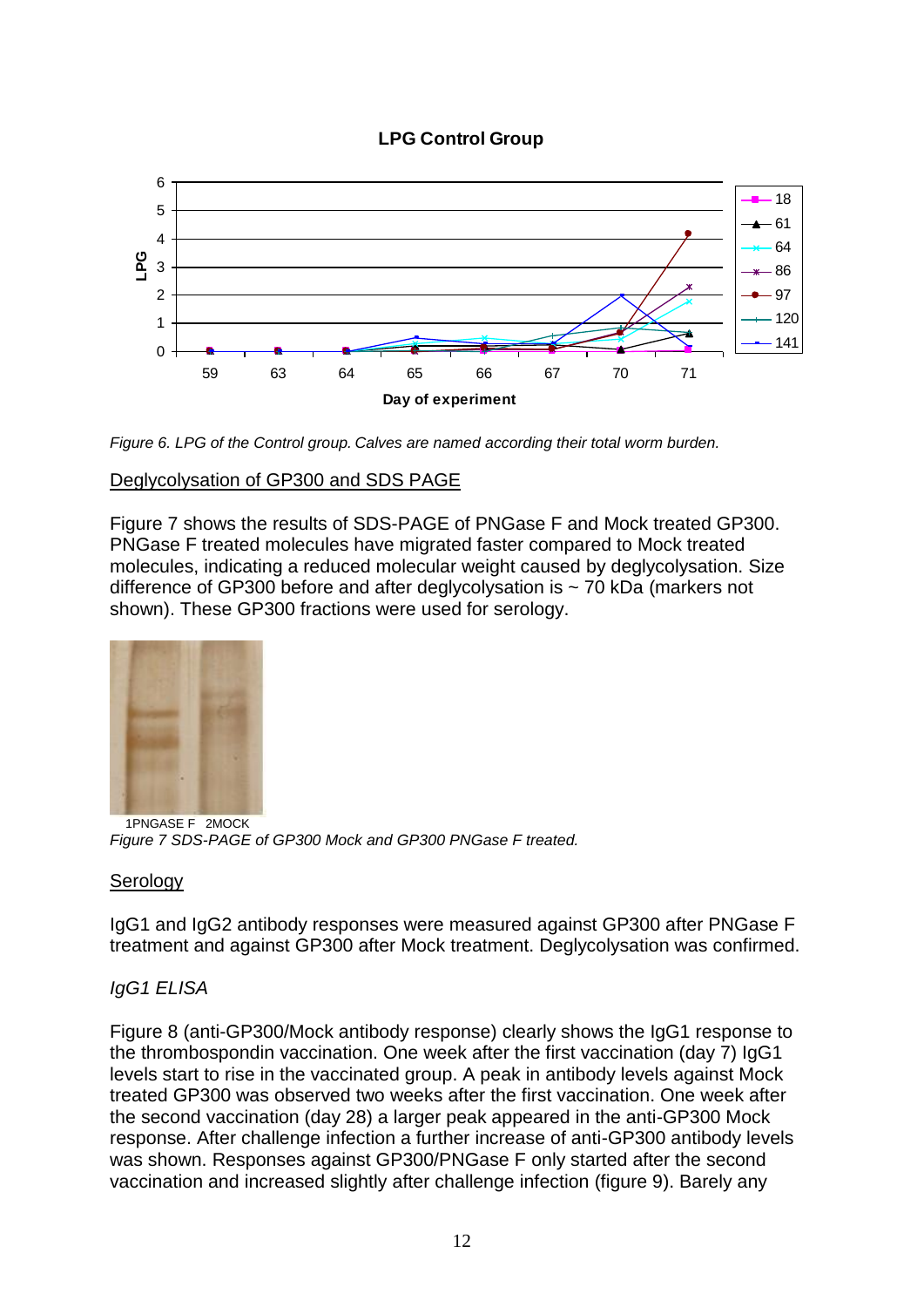immune response is seen in the control group until challenge infection. This indicates that the thrombospondin vaccine indeed provokes antibody production, at least of the IgG1 isotype.

When comparing the anti GP300/PNGase F response of the vaccinated group and the control group, significant differences are observed from day 14 to 70 (p<0.01). This indicates that in the vaccinated group the protein backbone of GP300 is recognised and that it leads to a stronger immune response compared to the control group.

Significant differences were observed as well when comparing the anti GP300/Mock response between both groups. These differences were encountered on the same days as for the anti GP300/PNGase F response (day 14 to 70, p<0.01). Together these results indicate that both the protein backbone and the native GP300 (i.e. GP300 with protein backbone, N glycans and PC) are recognised in the vaccinated group, but that there is no difference regarding the moment of presentation.



**Anti GP300/Mock antibody response** 

*Figure 8. Mean production of IgG1 antibodies against GP300/Mock in the vaccinated group and the control group. Days of vaccination are marked with a ∆. Day of challenge infection is marked with an arrow. Notice the distinct reaction to the thrombospondin vaccine in the vaccinated group. Significant differences between the vaccinated group and the control group were observed on day 14 (p=0.002), 28 (p=0.000), 35 (p=0.001), 42 (p=0.003), 49 (p=0.000), 56 (p=0.003), 63 (p=0.000) and day 70 (p=0.007).*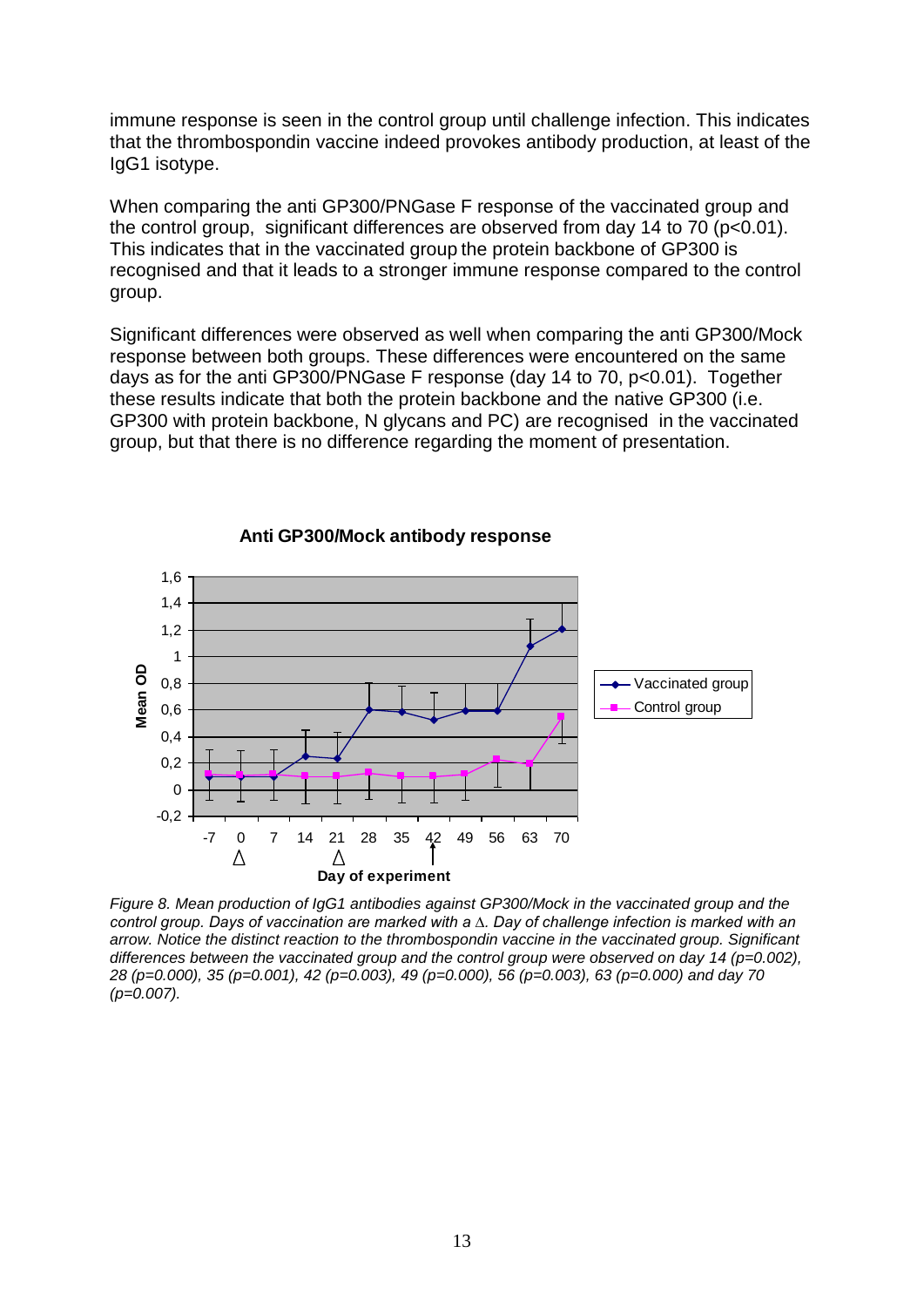

#### **Anti GP300/PNGase F antibody response**

*Figure 9.Mean production of IgG1 antibodies against GP300/PNGase F in the vaccinated group and the control group. Days of vaccination are marked with a ∆. Day of challenge infection is marked with an arrow. Significant differences between the control group and the vaccinated group were observed on day 14 (p=0.005), 28 (p=0.000), 35 (p=0.000), 42 (p=0.003), 49 (p=0.002), 56 (p=0.004), 63 (p=0.000) and 70 (p=0.002).*

No correlation was found between IgG1 levels and protection in any group.

When comparing GP300/PNGase F responses and GP300/Mock responses within the vaccinated group, significant differences were found from day 28 to 56 (p<0.01). When comparing GP300/PNGase F responses and GP300/Mock responses within the control group, significant differences were found on day 28 and from day 42 to 70. In both groups, the immune reaction is directed more against the native GP300 than against the protein backbone alone, as illustrated by figure 8 and 9.

# *IgG2 ELISA*

Figure 10 to 13 show the IgG2 response ODs against Mock treated GP300 and PNGase F treated GP300. In all those figures, the earlier rise of IgG2 in the vaccinated group compared to the control group is present. Figure 10 and 11 show that from day 7 till day 21, there are not much differences between the antibody response against GP300/Mock and the antibody response GP300/PNGase F. After the second vaccination on day 21, differences between the antibody reaction against GP300/Mock and GP300/PNGase F do arise: the antibody response against GP300/Mock rises evidently, while the antibody response against GP300/PNGase F remains at approximately the same level. Figure 10 also displays a great diversity among animals in their ability to elicit an IgG2 response. Figure 12 and 13 show the very faint antibody response in the control group. Even though, the antibody response against GP300/Mock seems to come up earlier than the antibody response against GP300/PNGase F in the control group.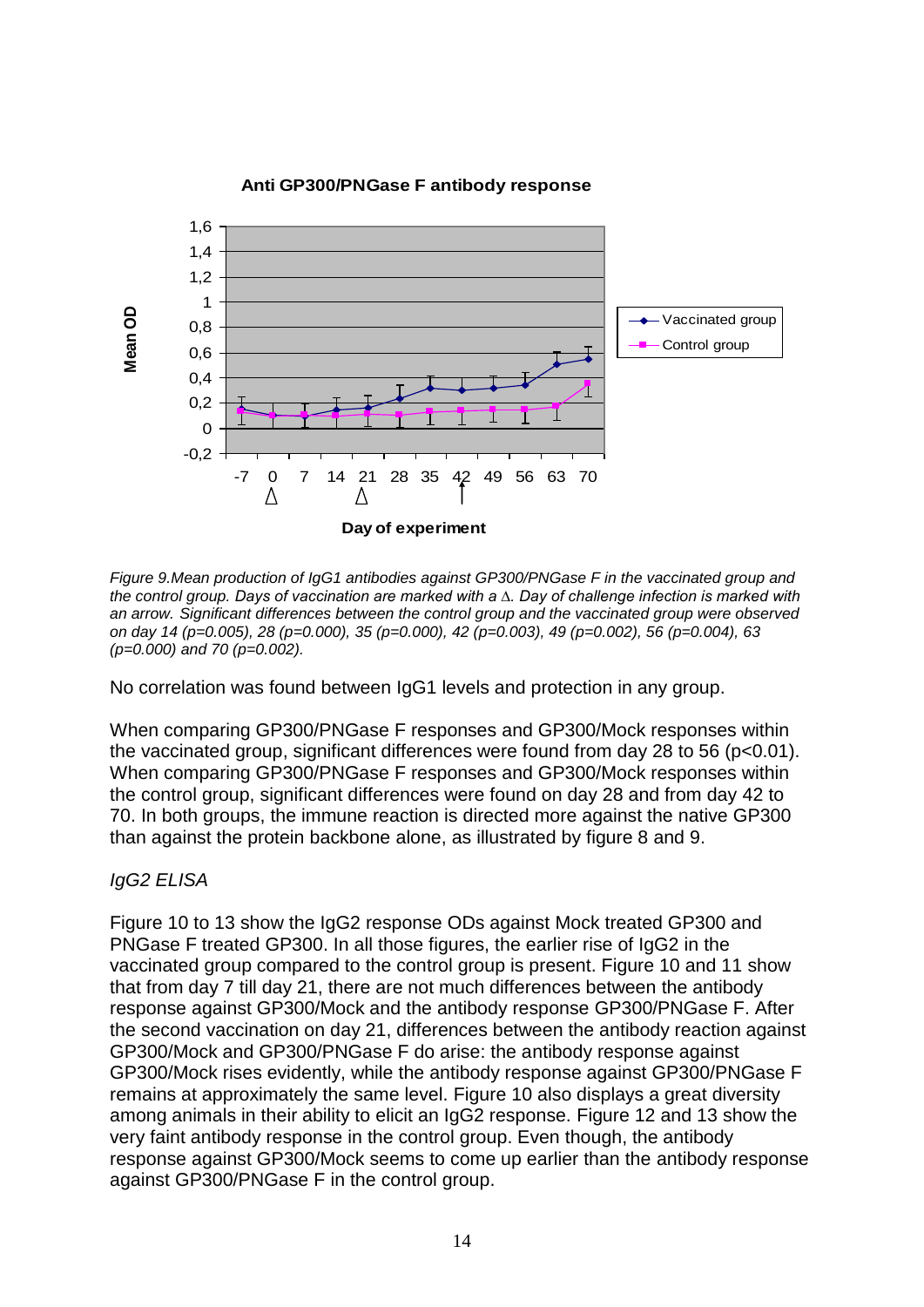Significant differences between the control group and the vaccinated group when coated with GP300/PNGase F were observed from day 28 to 70 (p<0.05).

When comparing both groups coated with GP300/Mock, significant differences were observed from day 14 to 63 (p<0.05). In the vaccinated group native GP300 is recognised by the immune system and in reaction to this, IgG2 antibody production takes place.

Comparing responses against deglycocylated GP300 and native GP300 within one group, showed a significant difference on day 28 (p=0.037) for the vaccinated group. On this day, the immune reaction is aimed more at the native GP300 than against the protein backbone alone. For the control group, no significant differences were observed at all.



#### **Anti GP300/Mock antibody response Vaccinated group**

*Figure 10. IgG2 antibody response of the vaccinated group against GP300/Mock. Calves are named according their total worm burden. Days of vaccination are marked with a ∆. Day of challenge infection is marked with an arrow.*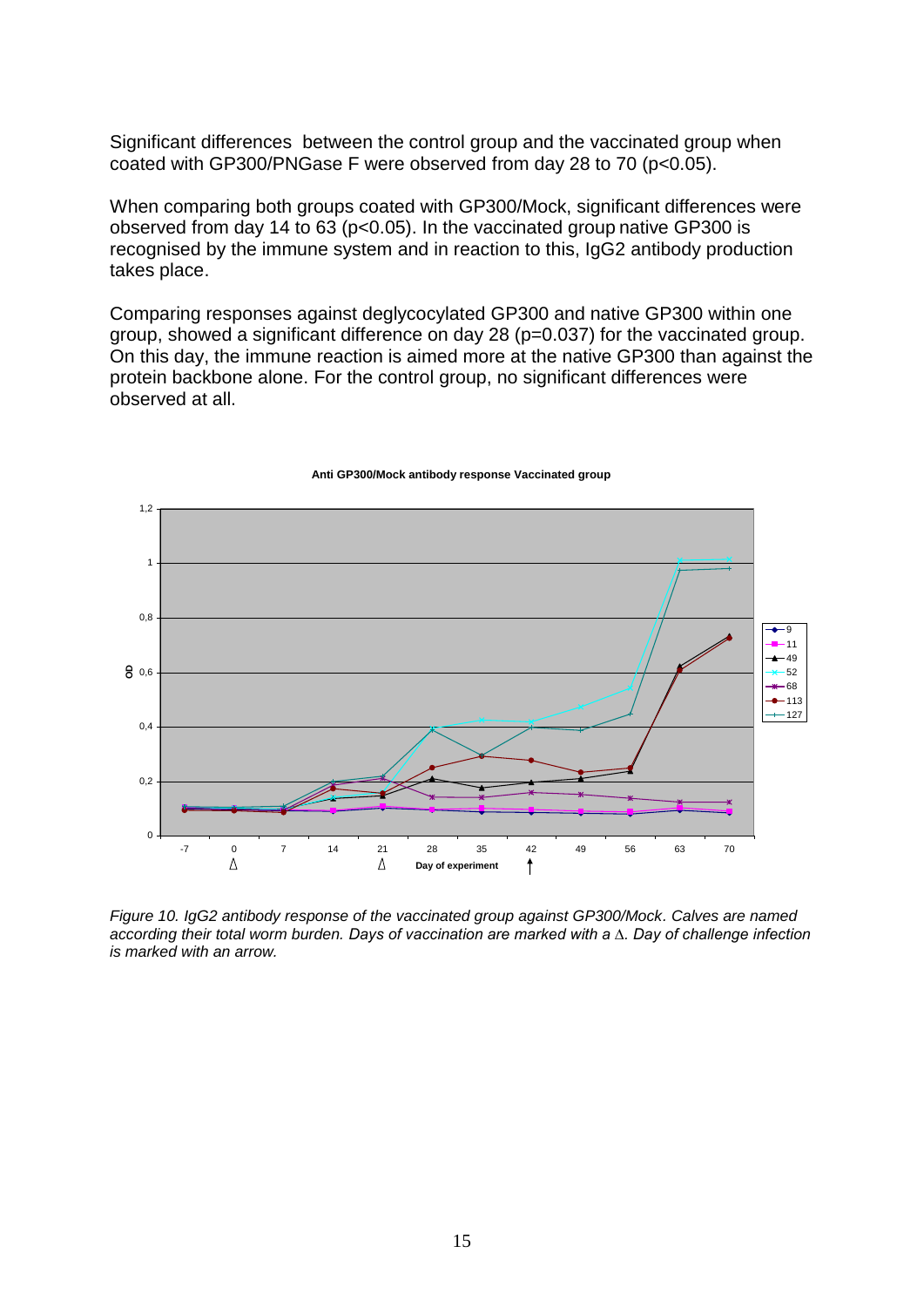**Anti GP300/PNGase F antibody response Vaccinated group**



*Figure 11. IgG2 antibody response of the vaccinated group against GP300/PNGase F. Calves are named according their total worm burden. Days of vaccination are marked with a ∆. Day of challenge infection is marked with an arrow.*



**Anti GP300/Mock antibody response Control group**

*Figure 12. IgG2 antibody response of the control group against GP300/Mock.Calves are named according their total worm burden. Days of vaccination are marked with a ∆. Day of challenge infection is marked with an arrow.*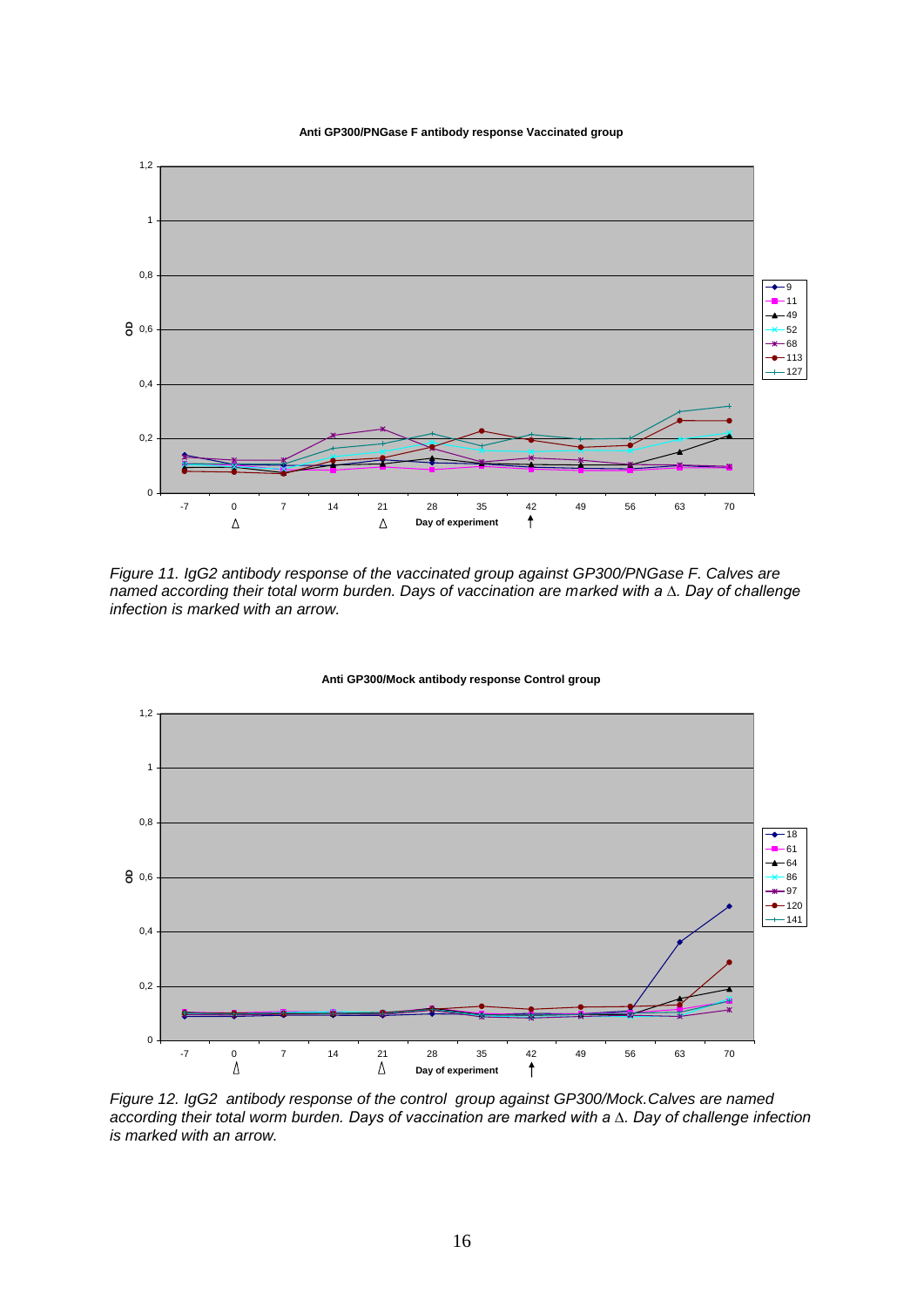**Anti GP300/PNGase F antibody response Control group**



*Figure 13. IgG2 antibody response of the control group against GP300/PNGase F. Calves are named according their total worm burden. Days of vaccination are marked with a ∆. Day of challenge infection is marked with an arrow.*

*Vaccination primed IgE response*

Figure 14 shows that total IgE concentration of the vaccinated group started to rise on day 56. Total IgE concentration of the control group started to rise on day 66 (figure 15). There does not seem to be a clear reaction to vaccination as demonstrated for the IgG1 and IgG2 response. Differences between the control group and the vaccinated group were only significant on day 59 and 63. No correlations were found between total IgE concentration and parasitological parameters (total worm counts and LPG).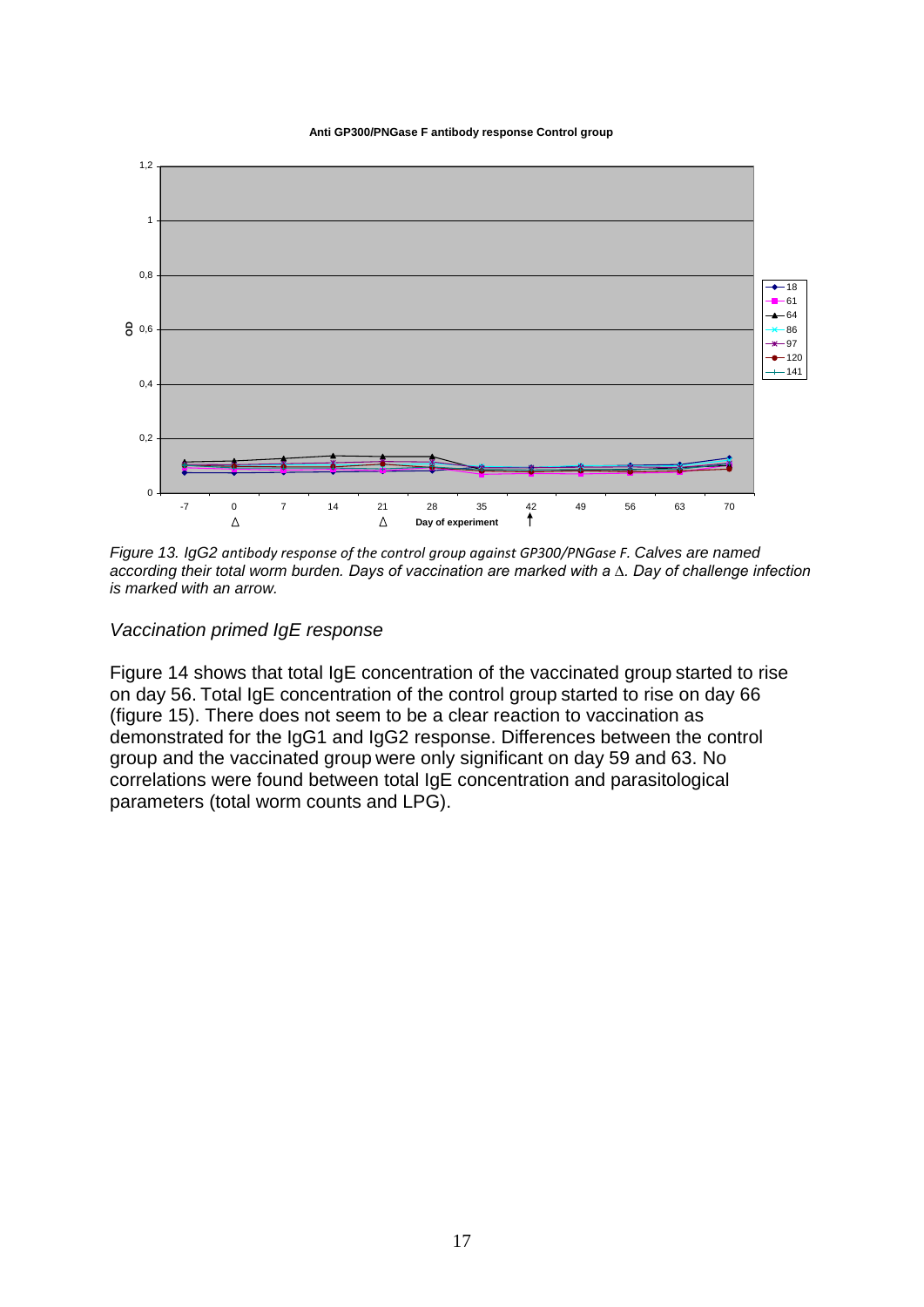#### **Vaccination primed IgE response Vaccinated group**



*Figure 14. Total IgE Concentration in the vaccinated group given as mU of standard serum. Calves are named according their total worm burden. Days of vaccination are marked with a ∆. Day of challenge infection is marked with an arrow. Significant differences between the control group and the* 

*vaccinated group are marked with a (p=0.004).*

 **IgE response Control group**



*Figure 15. Total IgE Concentration of the control group given as mU of standard serum. Calves are named according their total worm burden. Days of vaccination are marked with a ∆. Day of challenge infection is marked with an arrow. Significant differences between the control group and the* 

vaccinated group are marked with a  $\sqrt[3]{\ }$  (p=0.004).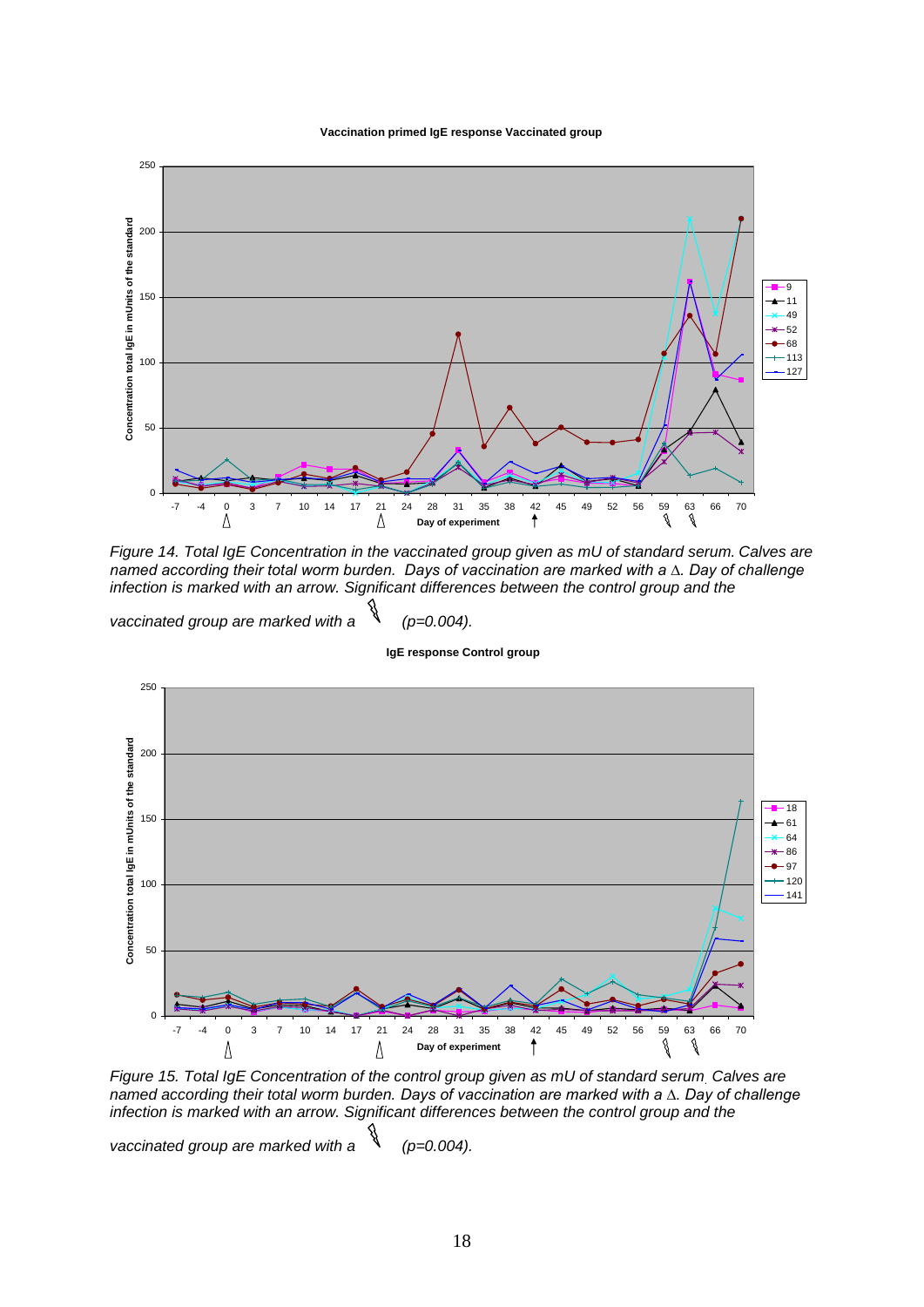# Post-mortem worm counts

Total worm counts as determined by the modified Inderbitzin method and modified Baermann method are shown in Table 1 and 2. A difference of 27% between total worm counts of the vaccinated group and the control group was observed, but this difference was not significant. Concerning the ratio females/males, no significant differences were demonstrated between both groups as well.

| Calf number       | 4549 |     |     | 6348 6042 1756 2807 4552 6501 total |     |     | total<br>Imales Ifemales females | Total males + |
|-------------------|------|-----|-----|-------------------------------------|-----|-----|----------------------------------|---------------|
| Total worm counts |      | 149 | 152 | 68                                  | 113 | 227 | 227                              | 429           |

*Table 1 Total worm counts (= worm counts modified Inderbitzin method + worm counts modified Baermann method) of the Vaccinated group.*

| Calf number       |    | 6339 6515 3836 7180 4970 3038 6577 |    |    |             |     |     | total      | total<br>males females females | $\blacksquare$ Total males + |
|-------------------|----|------------------------------------|----|----|-------------|-----|-----|------------|--------------------------------|------------------------------|
| Total worm counts | 18 | 161                                | 64 | 86 | <b>1</b> 97 | 120 | 141 | <b>290</b> | 297                            | 1587                         |

*Table 2 Total worm counts (= worm counts modified Inderbitzin method + worm counts modified Baermann method) of the Control group*

In order to check the reliability of the worm counts, correlation between Total worm counts and total LPGs was calculated. This correlation was significant as displayed by figure 16, suggesting not many worms had been missed during the counting process.



# **Correlation between total LPG and total worm counts**

 $\triangleleft$  Vaccinated group

*Figure 16. Correlation between total LPG and Total worm counts was significant (p<0.01).*

A strong positive correlation was observed between total worm counts and  $\lg G_2$ (expressed as a percentage of standard serum). Mock treated GP300 specific IgG2 after the first vaccination correlated with total worm counts in the vaccinated group. Later on, strong positive correlations were found between total worm counts and IgG2 responses against PNGase F GP300.

<sup>■</sup> Control group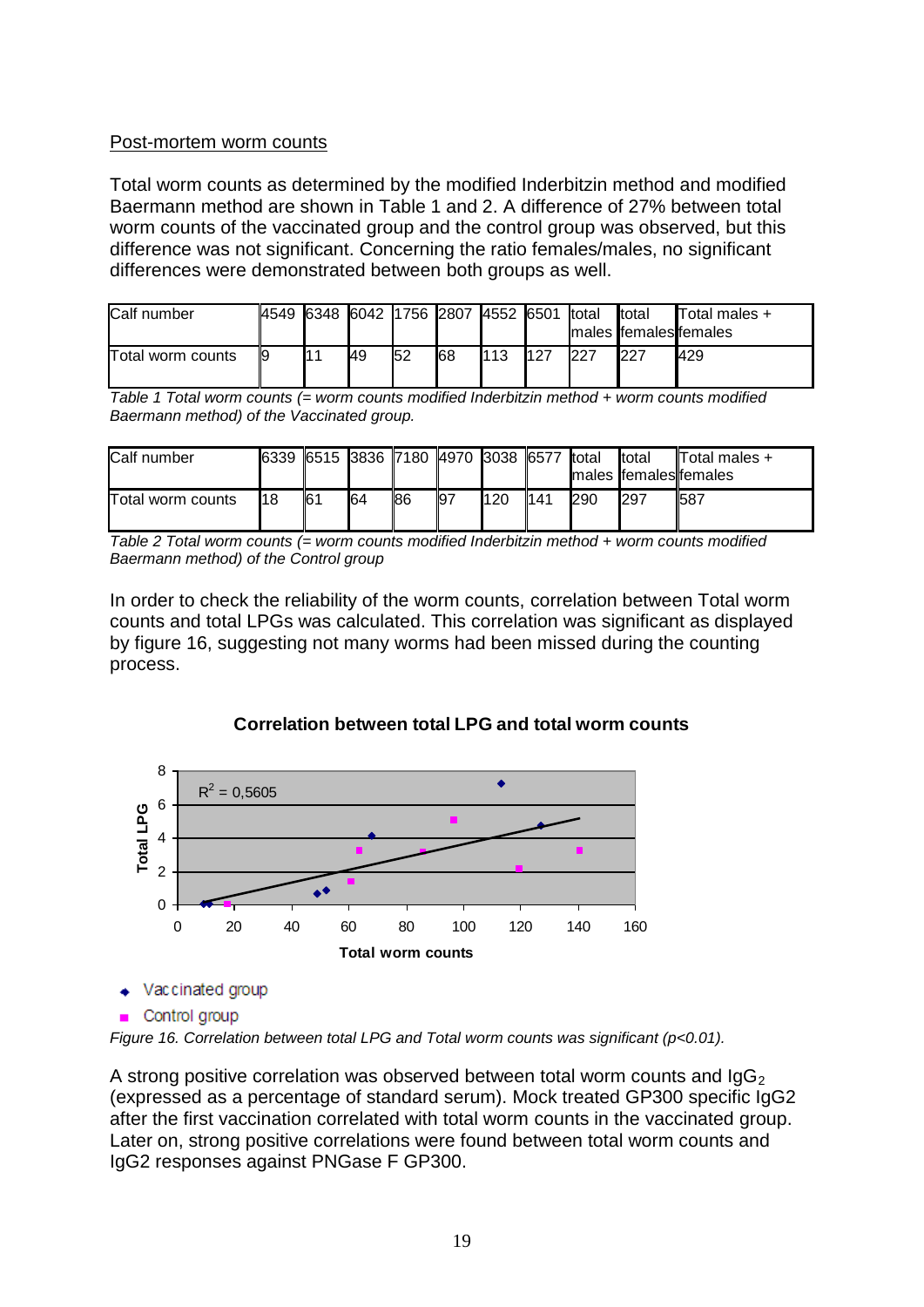

# **Correlation between IgG2 PNGase F treated and Total Worm Counts on day 49**

*Figure 17. Example of correlation between IgG2 PNGase F treated and Total worm counts on day 49 in the Vaccinated group. IgG2 is expressed as a percentage of the standard. Significant correlations between IgG2 PNGase F treated and Total worm counts in the Vaccinated group were observed from day 28 to 70 (p<0.05).Significant correlations between IgG2 Mock treated and Total worm counts were observed on day 14 and 21 (p<0.05).*

No correlations between Total worm counts and IgG2 were observed for the control group..

# **Discussion**

In this experiment, calves were vaccinated with 100  $\mu$ g GP300 + Quill A (2x) or with Quill A (2x) only. Three weeks after the last vaccination they were challenged with 500 L3 of *D. viviparus.* No significant protection nor down regulation of inflammatory reactions was observed.

Purification of the vaccine was carried out successfully by WGA lectin affinity chromatography, making contamination of the vaccine unlikely. One week after the first vaccination there was obviously IgG1 antibody production against native GP300. One week after the second vaccination, a booster response was visible that was stronger than the antibody response after the first vaccination. After challenge infection, the IgG1 antibody response was even more pronounced. Of course, the booster response after challenge infection commenced less fast than the booster response after the second vaccination, because the development of the larvae, and accordance to this, their immunogenicity, costs time. The IgG1 antibody response against deglycocylated GP300 commenced after the second vaccination. Probably, a booster vaccination is necessary for an IgG1 response against the protein backbone of GP300. This is in accordance with previous results presented by Kooyman et al., (2007a), reporting a protein directed memory response after re-infection. Perhaps, reinfection is mimicked by the second booster vaccination in our experiment. In conclusion, we may assume that vaccination with GP300 induces an IgG1 antibody response directed at both the native GP300 and the protein backbone alone. However, the immune reaction is directed more at the native GP300 than against the sole protein backbone. Because the native GP300 consists of a protein backbone, N glycans and PC, one can only determine the difference of the immune reaction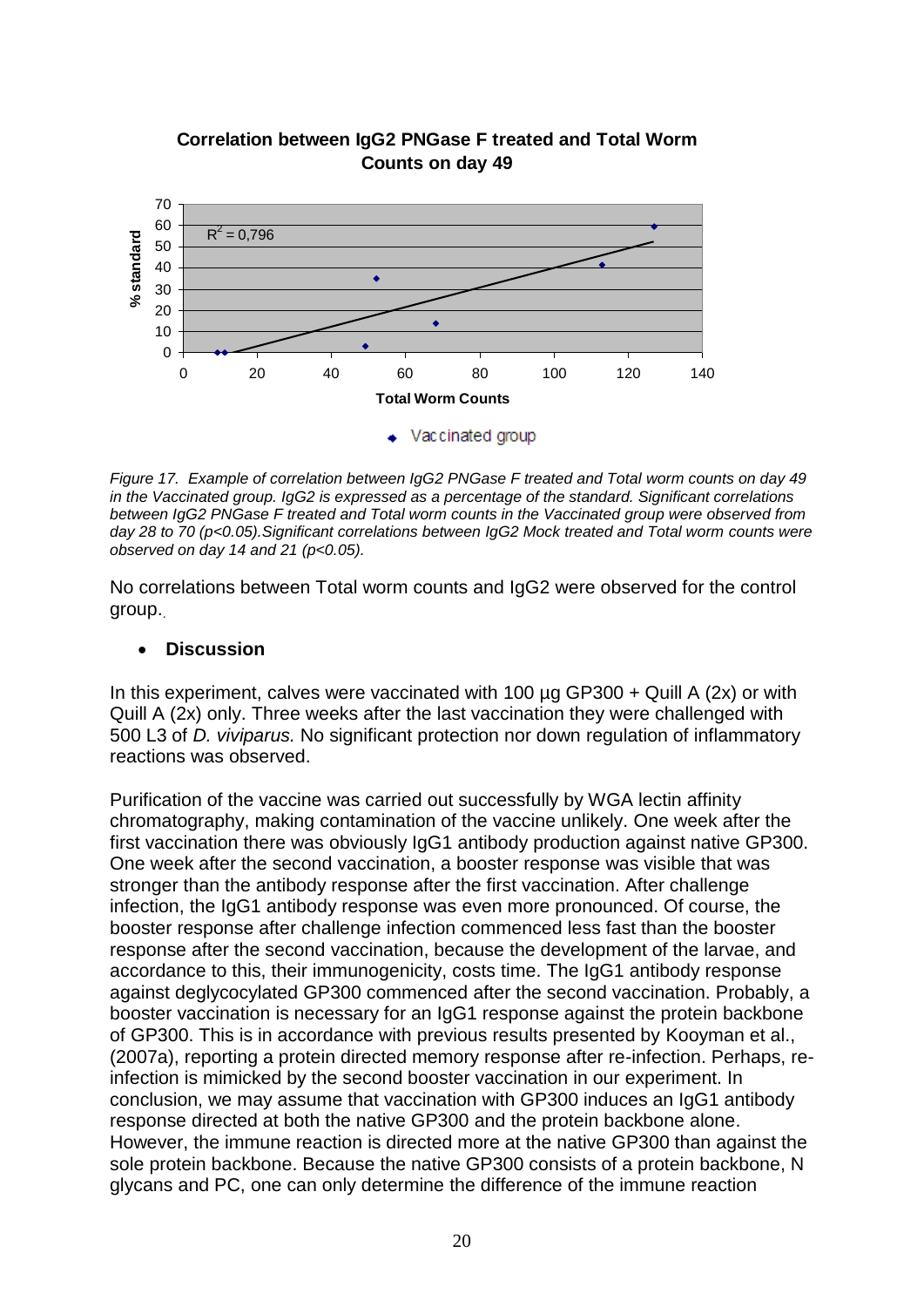against the protein backbone pertaining to immune reaction against native GP300 as a whole. In other words, one cannot determine which part of the immune response against the native GP300 is caused by which part of the GP300 antigen. OD's cannot simply be deducted with one another. Consequently, one can only tell that the difference seen in antibody response against GP300/Mock and GP300/PNGase is caused by the phosphorylcholine substituted N glycans.

The booster reaction as described for the IgG1 antibody response, is also observed for the IgG2 antibody response. The IgG2 antibody response between the first and the second vaccination seems to be similar for GP300/Mock and GP300 PNGase F. Surprisingly, after the second vaccination, a booster response against the phosphorylcholine substituted N glycans arises, while no booster response against the protein backbone is observed. This is in contradiction with previous results reporting a booster response against the protein backbone of GP300 (Kooymanf et al., 2007a). Another striking detail is the great diversity among calves in their ability to elicit an IgG2 response. This is probably caused by the fact that IgG2 levels are highly heritable (Gasbarre, Leighton, & Davies, 1993; Tizard, 2004). An earlier article studying the anti-*Ostertagia* IgG2 antibody response showed even a heritability of 90% for this trait (Gasbarre et al., 1993).

One cannot observe a clear booster response in reaction to vaccination for total IgE as for IgG1 and IgG2. But the vaccination group produces an earlier and stronger IgE response compared to the control group. Apparently, vaccination conducts some sort of priming for GP300, that is not visible as a booster response, but that does create the possibility for the vaccinated group to elicit a total IgE response earlier than the control group. It would be interesting to measure the production of parasite specific IgE against GP300 too, because earlier research showed that only sera from calves protected against re-infection contained parasite specific IgE (Kooyman et al., 2002).

Referring to the two hypothetical outcomes of this thrombospondin vaccination experiment as mentioned in the introduction of this article, one may conclude neither one of these hypotheses turned out to be valid. No difference was observed between the control group and vaccinated group regarding LPGs or Total worm counts, forcing us to reject hypothesis 1: vaccination with thrombospondin does not lead to a reduction in the number of worms.

Hypothesis 2 was based on an article by Kooyman et al., (2007b). It has been clear for a longer time that parasitic helminths have evolved ways to influence the immune system of the host towards an inflammatory environment that is favourable for the parasite (Maizels et al., 2004). Kooyman et al., (2007b) revealed that the PC moiety of GP300 elicits anti-GP300 antibodies that are able to cross-react with the PC moiety of the mammalian inflammatory mediator Platelet Activating Factor (PAF). Possibly, this would lead to a shift in the IgG1/IgG2 ratio towards IgG1 (T helper 2 response) *in vivo.* This would create an advantageous environment for the parasite and lead to less inflammation for the host. In our experiment, the IgG1/IgG2 ratio does not seem to be influenced by the parasite. On top of that, we found a positive correlation between IgG2 and post mortem worm counts, indicating that calves with a high IgG2 reaction were less able to clear infection. This is in contradiction with Kooyman et al., (2007b), who postulated that IgG2 and total worm counts are negatively correlated. But Scott et al., (1996) reported a positive correlation between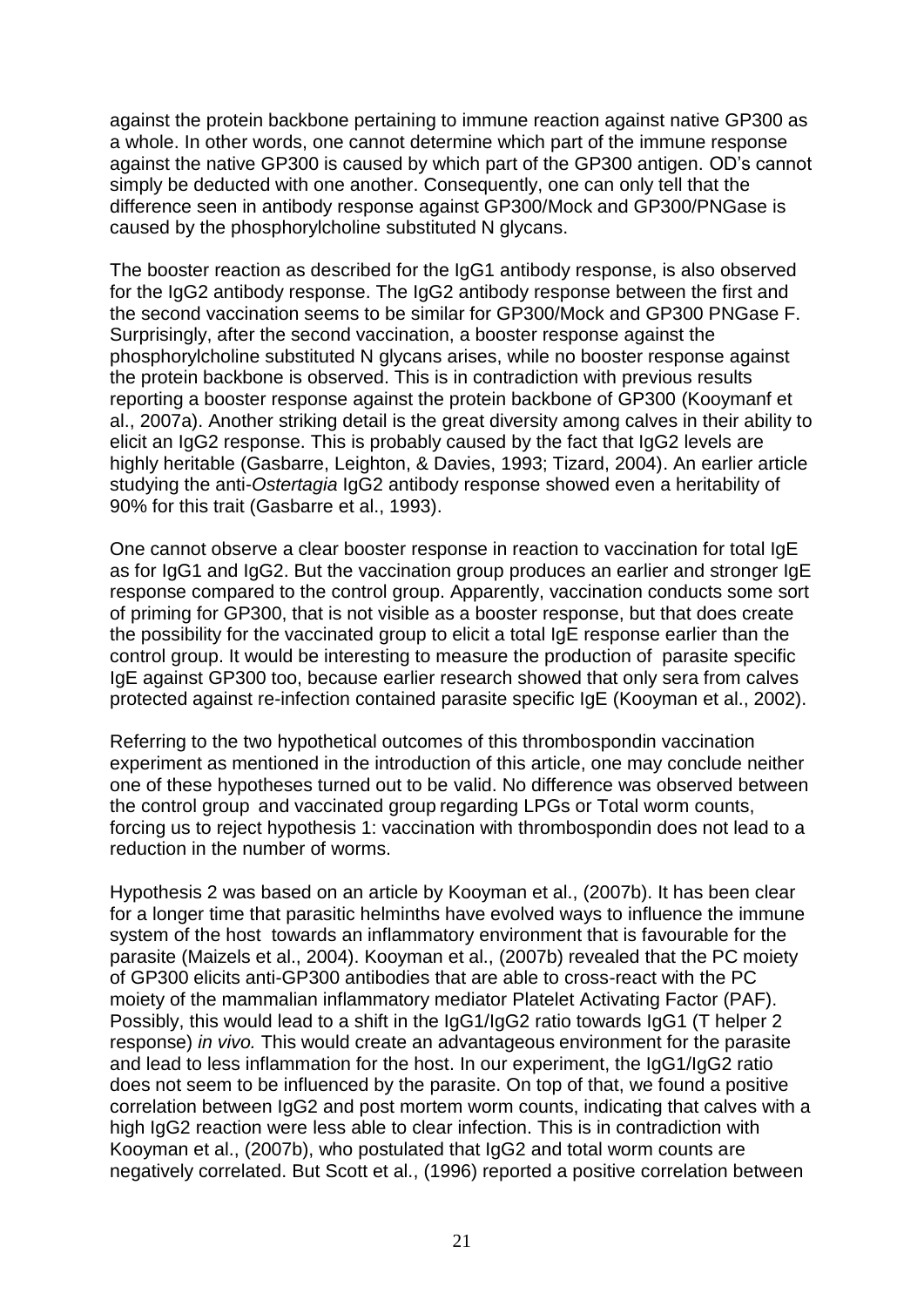IgG2 and LPG too. It should be noted, however, that to draw a final conclusion about the IgG1/IgG2 ratio in this experiment, one should measure immune reaction against an antigen that is not incorporated in the vaccine. In that way, the booster effect in the vaccinated group cannot influence the outcome. Major Sperm Protein (MSP) could serve as such an antigen (Hoglund et al., 2008). If the MSP specific IgG1/IgG2 ratio in the control group and vaccinated group is similar, it is an indication that the vaccine does not affect the IgG1/IgG2 ratio.

Considering the clinical signs of the calves in this experiment, one may conclude that vaccination did not result in less inflammation. Observation of lungs during section showed heavily affected lungs in the control group as well as in the vaccinated group. No differences were observed in breathing rate between both groups. We were unable to find an explanation for the high average breathing rates before challenge infection. Mean rectal temperature stayed within reference for both groups. According to Holzhauer et al., (2003) and Scott et al., (1996), body temperature does not rise as a result of lungworm infection. But other authors report a mild pyrexia (Taylor et al., 2007) to a fever (Kassai, 1999) during clinical husk. Either way, because mean body temperature may have stayed within reference limits for both groups, but other clinical signs typical for lungworm disease did appear, one cannot use body temperature as a indication for less inflammation.

In conclusion, hypothesis 2 can be rejected as well: vaccination with GP300 does not reduce inflammatory reactions caused by an infection with *D. viviparus.* 

Our experiment indicated that the thrombospondin vaccine does provoke a total IgE immune reaction and an IgG1 reaction. IgE and IgG1 are seen as hallmarks of the Th 2 response (Tizard, 2004). In our experiment we could not measure any protection. Thus, the Th2 response that seems to take place, apparently is not immediately associated with an effector immune response. A reason for this might be, that only particular components of the Th2 response offer protection. Probably, these components are not induced by the thrombospondin vaccine. Besides that, there is an ongoing debate in parasite immunology whether the Th2 response is protective or ineffective (Maizels et al., 2004).

The question that remains is whether the thrombospondin vaccine still has a future regarding lungworm prophylaxis. This experiment showed that GP300 is clearly recognised by the immune system, and vaccination with thrombospondin induces an antibody response consisting of IgE, IgG1 and IgG2. But the vaccine does not prevent clinical parasitic bronchitis in any way and does not reduce the shedding of larvae in the faeces.

To make a final decision about the future of thrombospondin, it would be beneficial to compare the quantity and quality of the immune reaction against the thrombospondin vaccin with the immune reaction induced in calves infected with a low primary dose of *D. viviparus* larvae. A low primary dose of 30 larvae induces 70% protection against re-infection (Kooyman et al., 2002). We can compare the reactivity against GP300 of the vaccinated animals with that of the low primary infected ones. If antibody production against GP300 in the vaccinated calves is higher than in the protected primary calves, it is less likely that the antibodies raised against GP300 are important in protection. However, if antibodies against GP300 are important to harness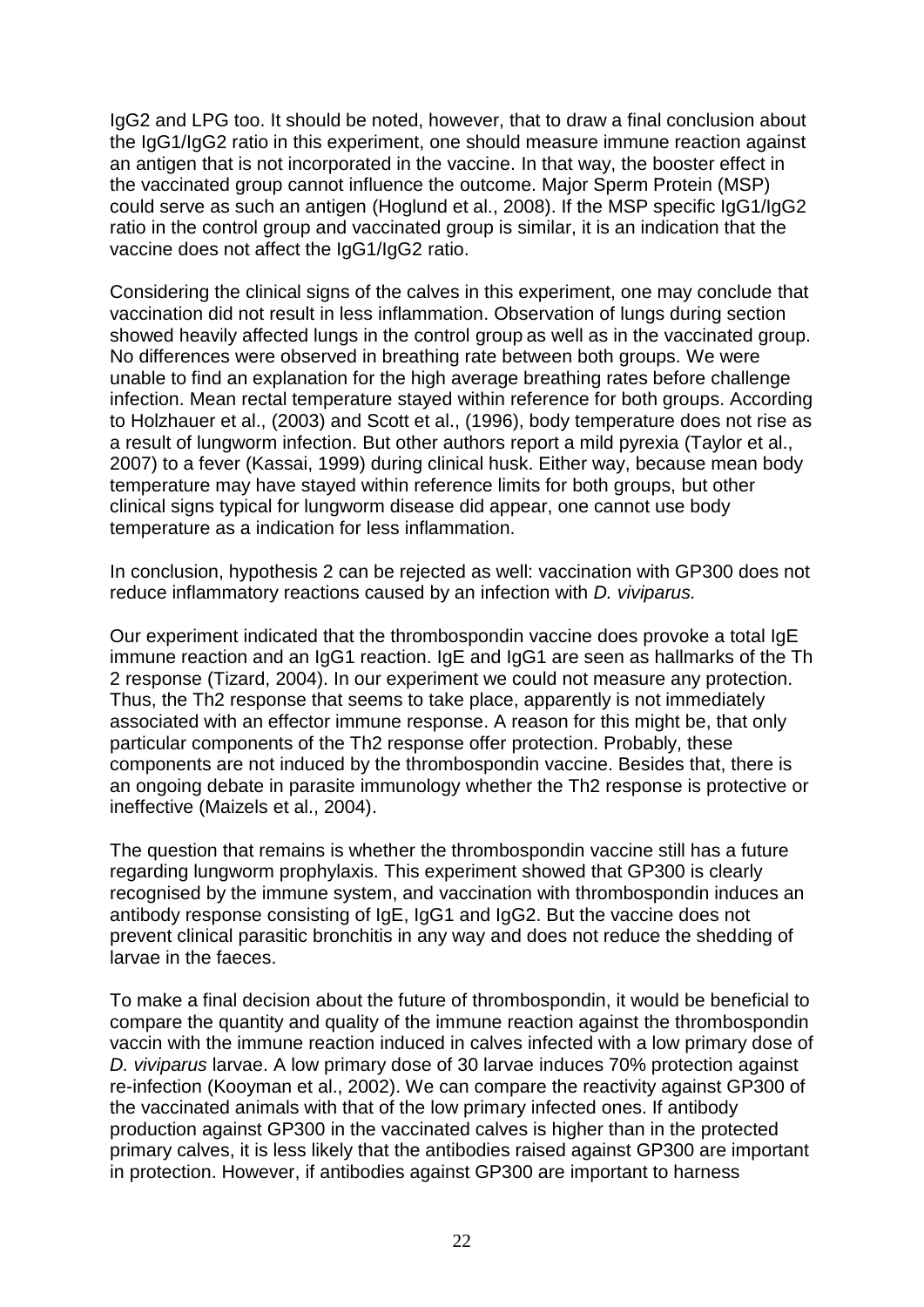protection, we expect to find lower anti-GP300 levels in the vaccinated calves compared to the primary infected ones. In the latter case, it might be useful trying to increase antibody response against the vaccine. Options to increase this response comprise the use of another adjuvant, an extra booster vaccination, a higher vaccine dose, applying another route of administration or combinations of these options.

#### **References**

- o Eysker, M. (1994). Epidemiologie en bestrijding van longworminfecties bij het rund. *Tijdschrift Voor Diergeneeskunde, 119*(11), 322-325.
- o Eysker, M., Boersema, J. H., & Hendrikx, W. M. (1990). Recovery of different stages of *Dictyocaulus viviparus* from cattle lungs by a combination of a perfusion and a Baermann technique. *Research in Veterinary Science, 49*(3), 373-374.
- Harnett, W., Deehan, M. R., Houston, K. M., & Harnett, M. M. (1999). Immunomodulatory properties of a phosphorylcholine-containing secreted filarial glycoprotein. *Parasite Immunology, 21*(12), 601-608.
- o Gasbarre, L. C., Leighton, E. A., & Davies, C. J. (1993). Influence of host genetics upon antibody responses against gastrointestinal nematode infections in cattle. *Veterinary Parasitology, 46*(1-4), 81-91.
- o Hoglund, J., Engstrom, A., Morrison, D. A., Mineur, A., & Mattsson, J. G. (2008). Limited sequence variation in the major sperm protein 1 (MSP) gene within populations and species of the genus *Dictyocaulus* (nematoda). *Parasitology Research, 103*(1), 11-20. doi:10.1007/s00436-008-0877-8
- o Holzhauer, M., Ploeger, H. W., & Verhoeff, J. (2003). Longwormproblemen bij melkkoeien: Symptomatologie, diagnostiek en pathogenese aan de hand van een viertal cases. *Tijdschrift Voor Diergeneeskunde, 128*(6)
- o Hussaini, S. N. (1990). Bile agar migration test: A novel method for testing the viability of *Dictyocaulus viviparus* larvae in lungworm vaccine. *Research in Veterinary Science, 49*(2), 220-222.
- o Ishihara, Y., Zhang, J.B., Quinn, S.M., Schenkein, H.A., Best, A.M., Barbour, S.E., & Tew, J.G. (2000) Regulation of immunoglobulin G2 production by prostaglandin  $E_2$ and platelet-activating factor. *Infection and Immunity, 68, 1563-1586.*
- o Jackson, R., Rhodes, A. P., Pomroy, W. E., Leathwick, D. M., West, D. M., Waghorn, T. S., & Moffat, J. R. (2006). Anthelmintic resistance and management of nematode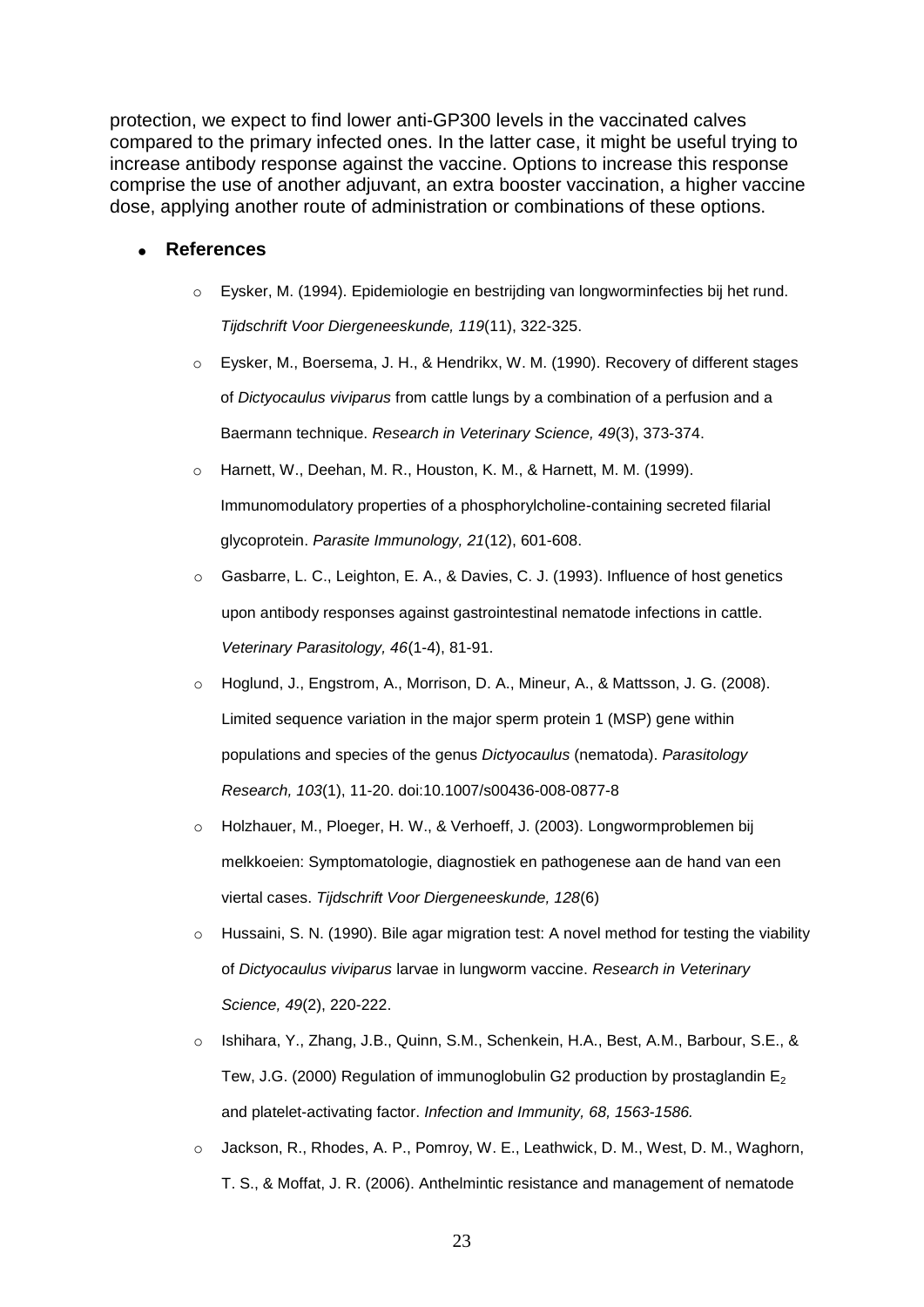parasites on beef cattle-rearing farms in the north island of New Zealand. *New Zealand Veterinary Journal, 54*(6), 289-296.

- Janeway, C. A., Travers, P., Walport, M., & Shlomchik, M. J. (2005). Structural variation in immunoglobulin constant regions. In *Immunobiology, the immune system in health and disease* (6th ed., pp. 154). USA: Garland Science Publishing.
- o Kassai, T. (1999). *Veterinary helmintology*
- o Kooyman, F.N. (2008). *Immunodominant glycoproteins of the bovine lungworm Dictyocaulus viviparus.* Utrecht University.
- o Kooyman, F. N., Ploeger, H. W., Hoglund, J., & van Putten, J. P.M. (2007a). Differential N-glycan- and protein-directed immune responses in *Dictyocaulus viviparus*-infected and vaccinated calves. *Parasitology, 134*(Pt 2), 269-279. doi:10.1017/S0031182006001405
- o Kooyman, F. N., de Vries, E., Ploeger, H. W., & van Putten, J. P. (2007b). Antibodies elicited by the bovine lungworm, *Dictyocaulus viviparus*, cross-react with plateletactivating factor. *Infection and Immunity, 75*(9), 4456-4462. doi:10.1128/IAI.00633-07
- o Kooyman, F. N., van Balkom, B. W., de Vries, E., & van Putten, J. P. (2009). Identification of a thrombospondin-like immunodominant and phosphorylcholinecontaining glycoprotein (GP300) in *Dictyocaulus viviparus* and related nematodes. *Molecular and Biochemical Parasitology, 163*(2), 85-94. doi:10.1016/j.molbiopara.2008.09.012
- o Kooyman, F. N., Yatsuda, A. P., Ploeger, H. W., & Eysker, M. (2002). Serum immunoglobulin E response in calves infected with the lungworm *Dictyocaulus viviparus* and its correlation with protection. *Parasite Immunology, 24*(1), 47-56.
- o Kuiper, R., & van Nieuwstadt, R. A. (2008). *Het klinisch onderzoek van paard en landbouwhuisdieren*. Maarssen: Elsevier gezondheidszorg.
- o Maizels, R. M., Balic, A., Gomez-Escobar, N., Nair, M., Taylor, M. D., & Allen, J. E. (2004). Helminth parasites-- Masters of regulation. *Immunological Reviews, 201*, 89- 116. doi:10.1111/j.0105-2896.2004.00191.x
- $\circ$  Molento, M. B., Depner, R. A., & Mello, M. H. (2006). Suppressive treatment of abamectin against *Dictyocaulus viviparus* and the occurrence of resistance in first-